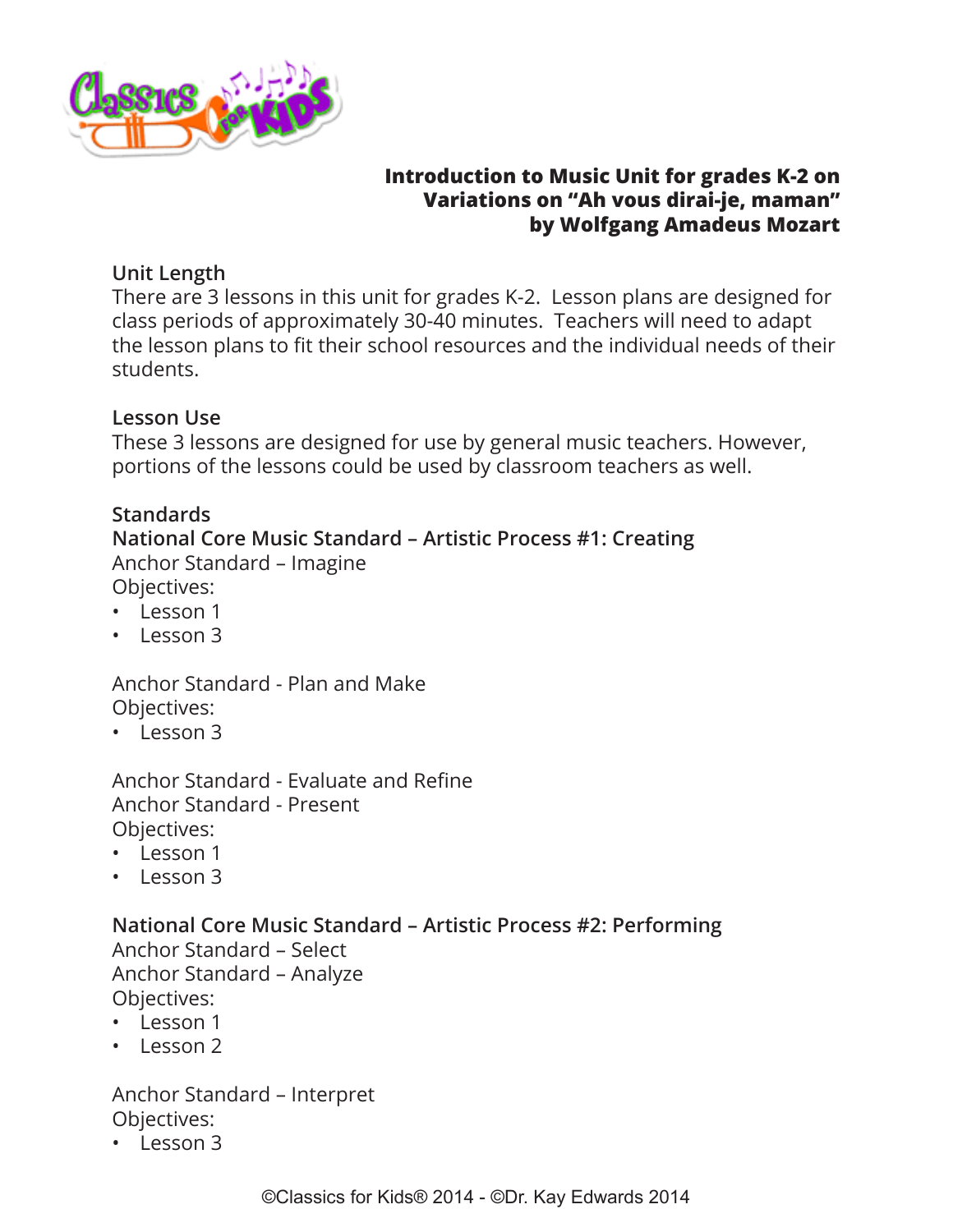

Anchor Standard - Rehearse, Evaluate, and Refine Objectives:

• Lesson 3

Anchor Standard – Present Objectives:

- Lesson 1
- Lesson 2
- Lesson 3

#### **National Core Music Standard – Artistic Process #3: Responding**

Anchor Standard – Select Anchor Standard – Analyze Objectives:

- Lesson 1
- Lesson 2

Anchor Standard – Interpret Objectives:

• Lesson 3

Anchor Standard – Evaluate

#### **National Core Music Standard – Artistic Process #4: Connecting**

Anchor Standard - Connect #10 Objectives:

• Lesson 3

Anchor Standard - Connect #11 Objectives:

- Lesson 1
- Lesson 2

#### **Multiple Intelligences**

These lessons facilitate musical, bodily-kinesthetic, linguistic, interpersonal, and intrapersonal intelligence, 4 of the 7 intelligences originally identified by Howard Gardner.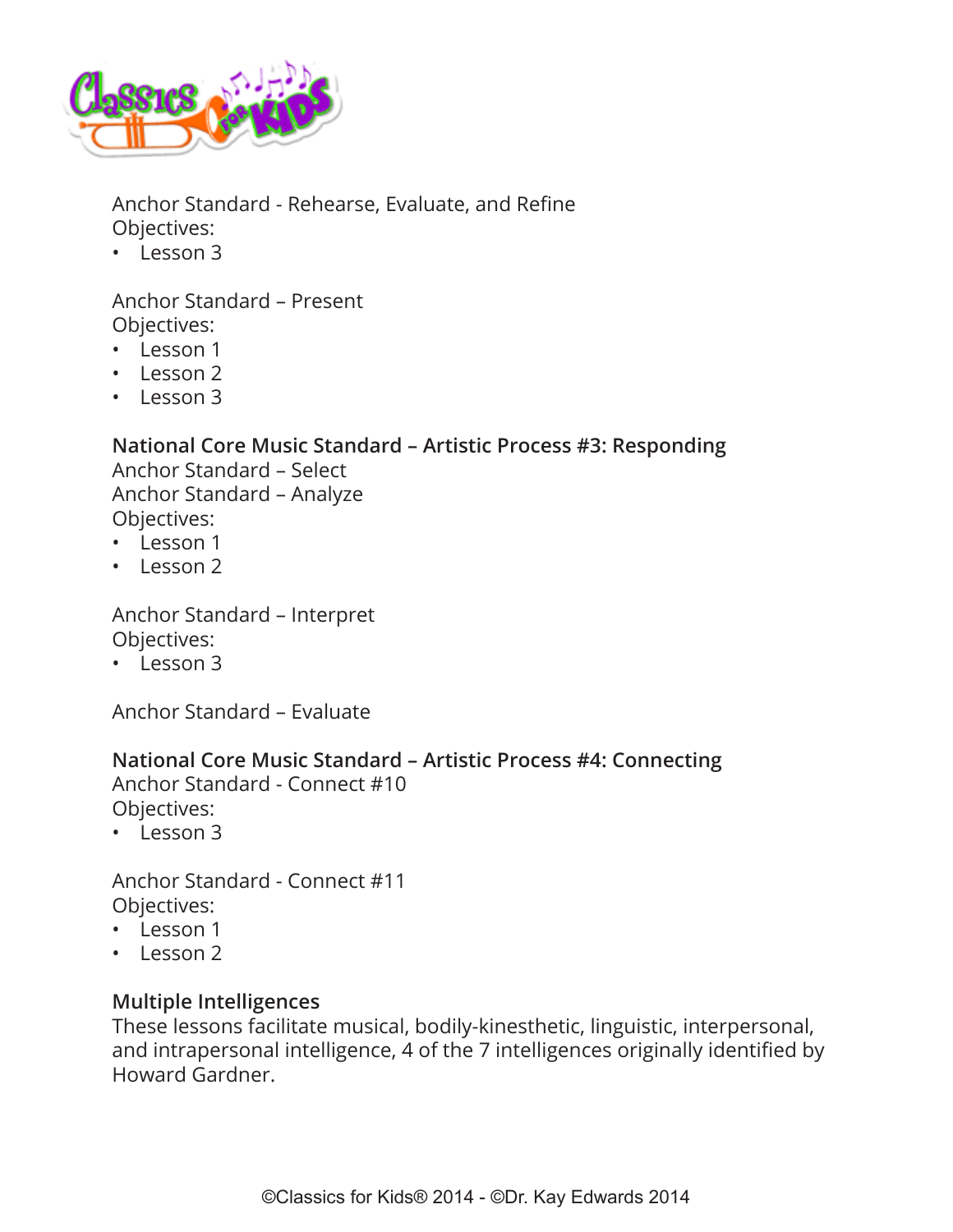

#### **Overview**

Music Concepts and Objectives/Outcomes are indicated on each lesson. Over the 3 lessons, the Concept Areas of Rhythm, Melody, Harmony, Form, and Tone Color are used. Skills developed over the 3 lessons are Singing, Moving, Listening, Playing Instruments, Creating, and Analyzing/Relating music to other subject areas such as history and literature.

Lesson #1: [Move to the Music of Mozart](#page-4-0) Lesson #2: [Melody and Harmony](#page-11-0) Lesson #3: [Moving to Mozart's Variations](#page-17-0)

## **Prior Knowledge**

No prior knowledge on the part of the student is needed, although it is helpful to have had experience keeping a steady beat, movement, or experience playing unpitched percussion instruments.

## **Materials and Equipment**

Each lesson indicates the required materials and equipment. Whenever playing a recording, it is important to have a high-quality sound system and use a high-quality recording. [The Classics for Kids CD](https://www.classicsforkids.com/more/cfk_cd.html) or [Website](https://www.classicsforkids.com/) is very helpful in this regard! Special Note: Our recording uses the main theme and two variations only. If using another recording of this work, you may need to cue the recording to the specific variations used.

# **Instructional Plans (Lesson Plans)**

Each lesson plan has been designed specifically for the grade K-2 age group, although music teachers may have to adapt portions of each plan. The plans have been "teacher-tested" and are easy-to-follow, set up in a format similar to many music series textbooks. Step-by-step guidelines are given under the "Sequence" portion of each lesson.

#### **Supplementary Materials**

Some lessons include a listening map or other teacher resources. By clicking on the highlighted, underlined link at that point of the lesson plan, you can read the handout with Adobe Acrobat Reader and print it out for use in your classroom. You may wish to make an overhead transparency in addition to student copies.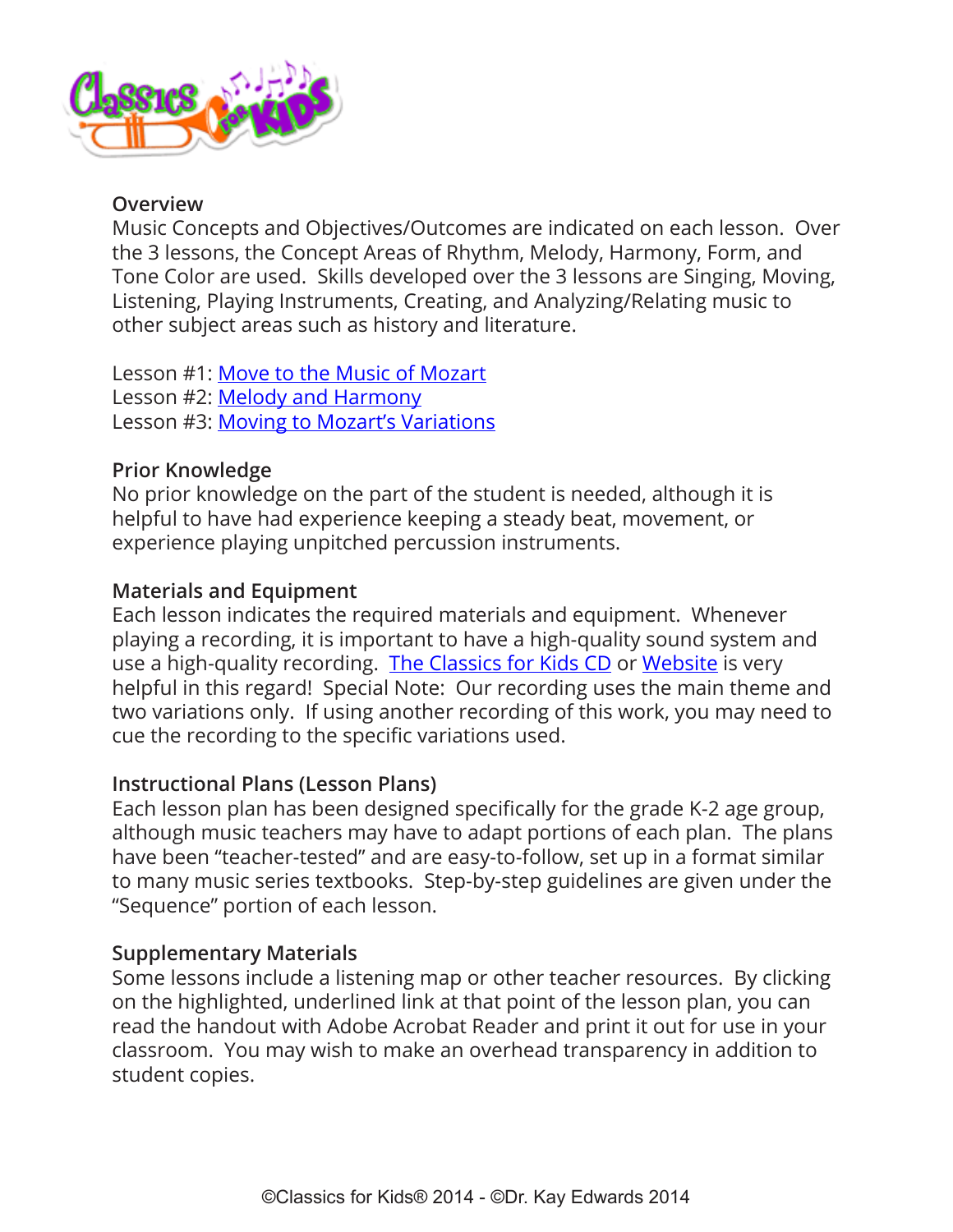

#### **Assessment/Evaluation**

Assessment strategies are included with each lesson. For grades K-2, simple rubrics tied to the specific objective/outcome of each lesson are sometimes included. Teachers may find it helpful to collect assessment on individual students over longer periods of time, assessing perhaps 8 students during each class, or whatever is practical to maximize instructional time for children to be actively involved.

#### **Extensions**

Each lesson includes strategies for extending the lesson either that same day or on a separate day. Teachers may devise their own lesson extensions as they take advantage of the "teachable moments" that occur in their classrooms!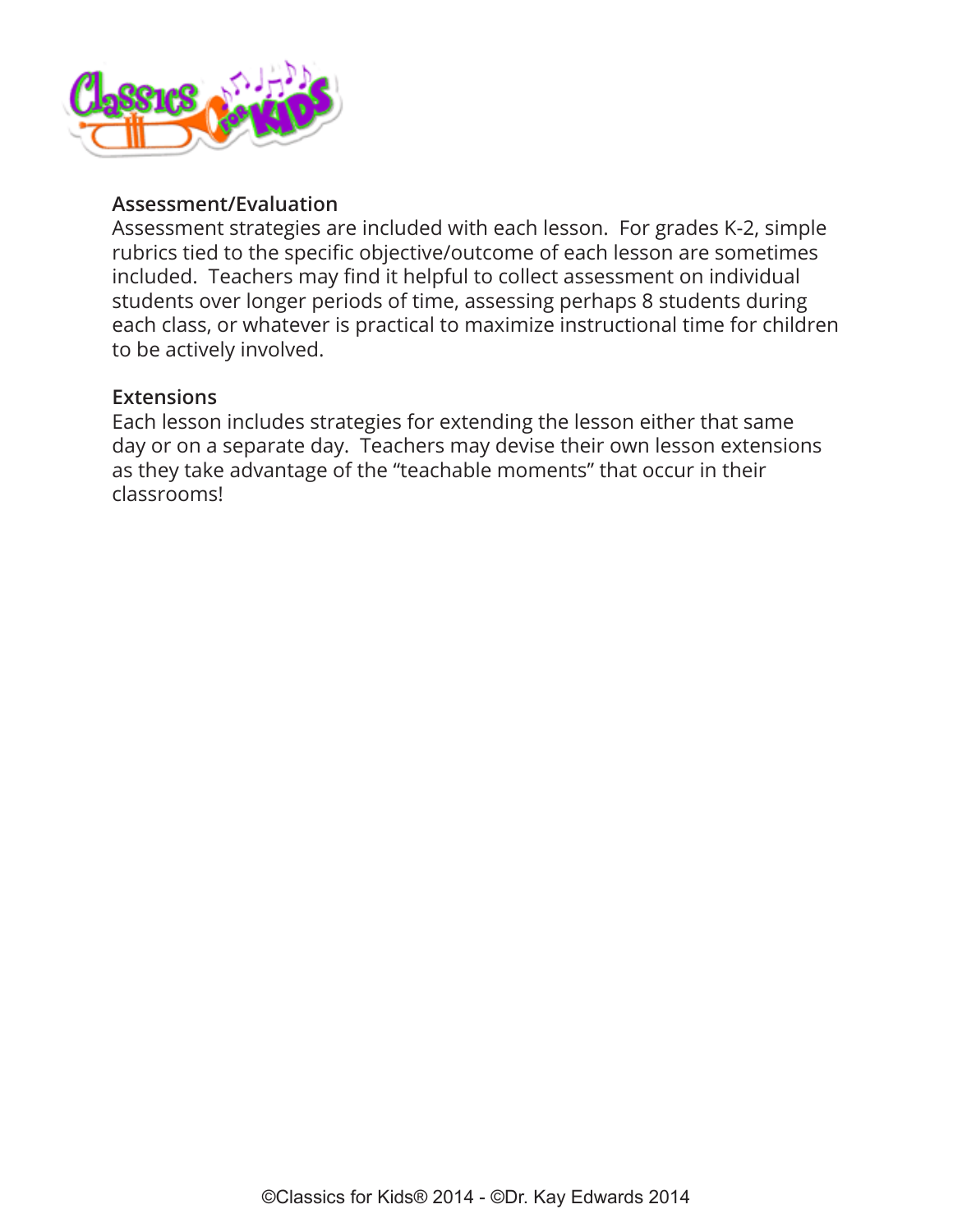<span id="page-4-0"></span>

RHYTHM (Steady Beat), FORM (Same/Different) MOVING, LISTENING, SINGING, ANALYZING grades K–2

# **Lesson Plan #1: Move to the Music of Mozart**

**Standards:**

**National Core Music Standard – Artistic Process #1: Creating** Anchor Standard – Imagine

- Objectives:
- MU:Cr1.1.Kb With guidance, generate musical ideas (such as movements or motives).
- MU:Cr1.1b With limited guidance, generate musical ideas in multiple tonalities (such as major and minor) and meters (such as duple and triple).
- MU:Cr1.1.2b Generate musical patterns and ideas within the context of a given tonality (such as major and minor) and meter (such as duple and triple).

Anchor Standard - Plan and Make Anchor Standard - Evaluate and Refine Anchor Standard - Present Objectives:

- MU:Cr3.2.Ka With guidance, demonstrate a final version of personal musical ideas to peers.
- MU:Cr3.2.1a With limited guidance, convey expressive intent for a specific purpose by presenting a final version of personal musical ideas to peers or informal audience.
- MU:Cr3.2.2a Convey expressive intent for a specific purpose by presenting a final version of personal musical ideas to peers or informal audience.

# **National Core Music Standard – Artistic Process #2: Performing**

Anchor Standard – Select Anchor Standard – Analyze Objectives:

- MU:Pr4.2.Ka With guidance, explore and demonstrate awareness of music contrasts (such as high/low, loud/soft, same/different) in a variety of music selected for performance.
- MU:Pr4.2.1b When analyzing selected music, read and perform rhythmic patterns using iconic or standard notation.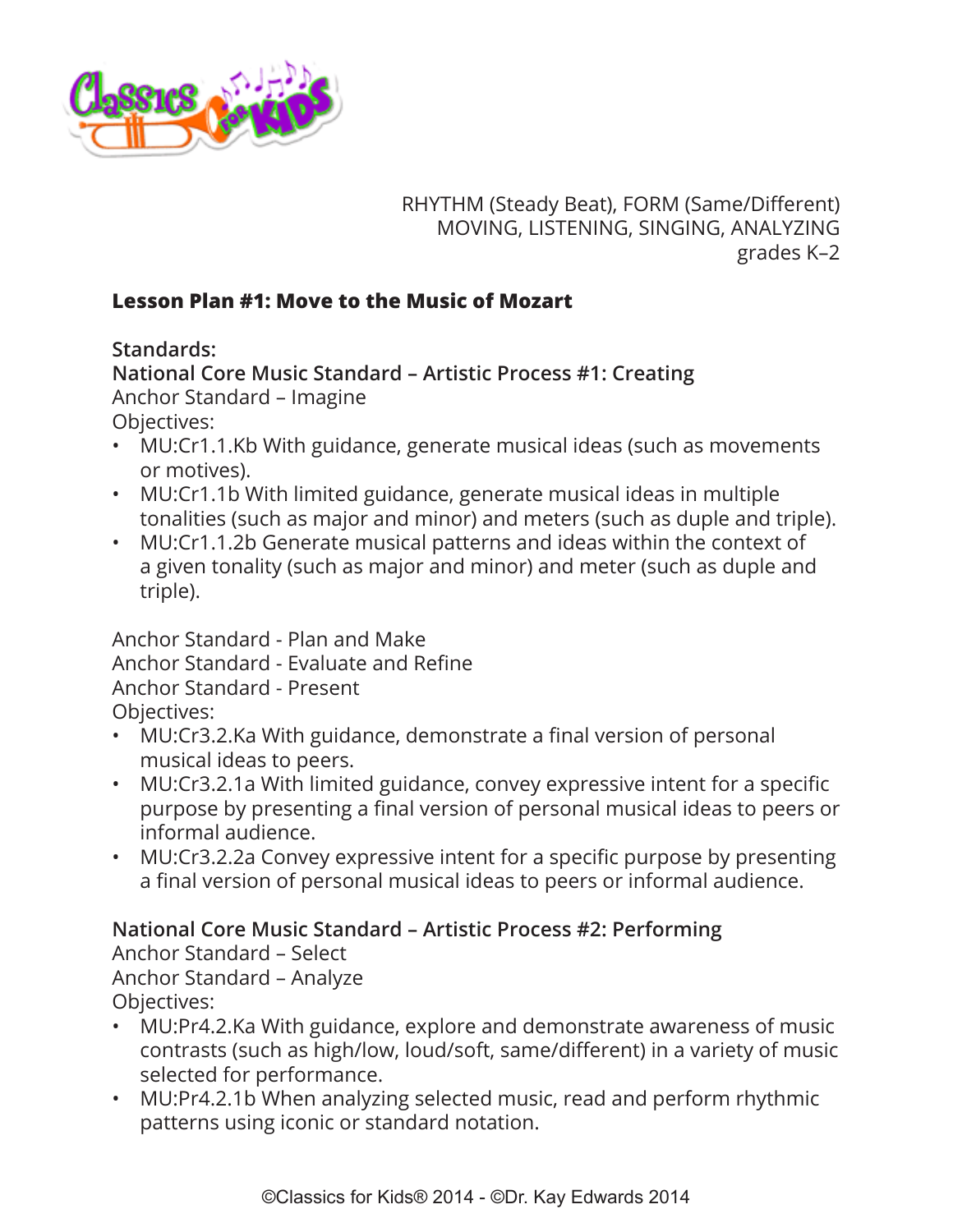

• MU:Pr4.2.2b When analyzing selected music, read and perform rhythmic and melodic patterns using iconic or standard notation.

Anchor Standard – Interpret

Anchor Standard - Rehearse, Evaluate, and Refine

Anchor Standard – Present

Objectives:

- MU:Pr6.1.Kb Perform appropriately for the audience.
- MU:Pr6.1.1b Perform appropriately for the audience and purpose.
- MU:Pr6.1.2b Perform appropriately for the audience and purpose.

## **National Core Music Standard – Artistic Process #3: Responding**

Anchor Standard – Select Anchor Standard – Analyze Objectives:

- MU:Re7.2.Ka With guidance, demonstrate how a specific music concept (such as beat or melodic direction) is used in music
- MU:Re7.2.1a With limited guidance, demonstrate and identify how specific music concepts (such as beat or pitch) are used in various styles of music for a purpose.
- MU:Re7.2.2a Describe how specific music concepts are used to support a specific purpose in music.

Anchor Standard – Interpret Anchor Standard – Evaluate

# **National Core Music Standard – Artistic Process #4: Connecting**

Anchor Standard - Connect #10 Anchor Standard - Connect #11 Objectives:

- MU:Cn11.0.Ka Demonstrate understanding of relationships between music and the other arts, other disciplines, varied contexts, and daily life.
- MU:Cn11.0.1a Demonstrate understanding of relationships between music and the other arts, other disciplines, varied contexts, and daily life
- MU:Cn11.0.2a Demonstrate understanding of relationships between music and the other arts, other disciplines, varied contexts, and daily life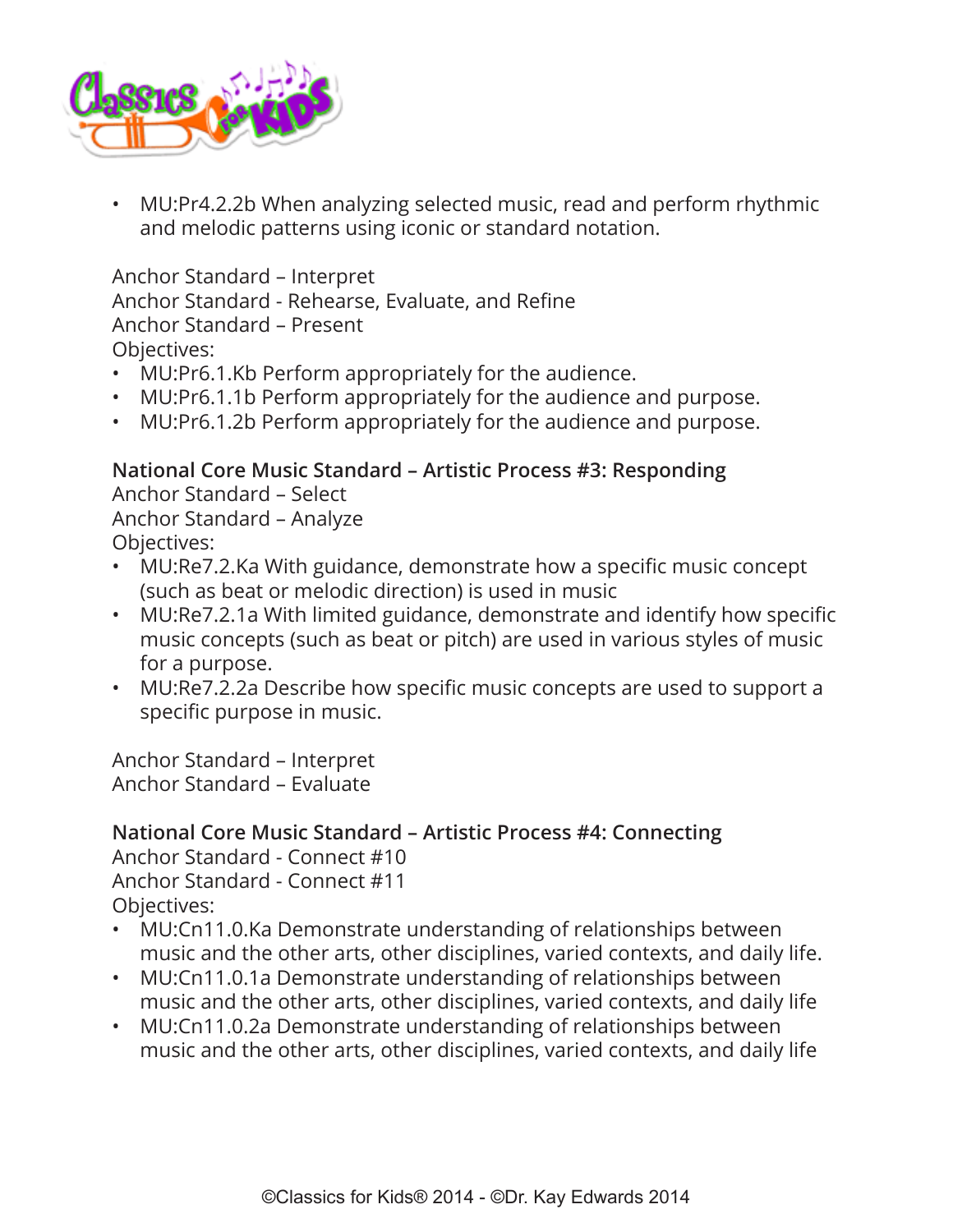

# **Ohio Standards:**

- Historical, Cultural and Social Contexts. (Recognize how music and sounds are/were used in daily life; demonstrate knowledge and understanding of musical expression or events; experience/identify music from various historical periods and composers.)
- Creative Expression and Communication. (Perform using simple note values, rests, and rhythms in 2/4 time.)
- Analyzing and Responding. (Listen to varied repertoire and respond by analyzing and describing music using correct terminology: same/ different.)
- Connections, Relationships and Applications. (Identify similarities and differences between music and other arts disciplines.)

# **Multiple Intelligences:**

Musical, Bodily-Kinesthetic

# **Concept:**

We can move in ways that go with (show) the music's beat and form.

# **Objective/Outcome:**

Students will move to the music and compare two similar musical selections, demonstrating same and different sections. Students will learn about the composer Mozart.

# **Materials:**

- recording of Variations on "Ah vous dirai-je, maman" by Mozart (available on the [Classics for Kids CD](https://www.classicsforkids.com/more/cfk_cd.html) or the [Classics for Kids website](https://www.classicsforkids.com/))
- [Twinkle, Twinkle Little Star](https://www.classicsforkids.com/downloads/mozart/TwinkleTwinkle.pdf)
- [tapping page for Twinkle, Twinkle Little Star](https://www.classicsforkids.com/downloads/mozart/Twinkle_Tapping_Page.pdf)
- [tapping page for Variations on "Ah vous dirai-je, maman"](https://www.classicsforkids.com/downloads/mozart/Mozart_AhVous_Tapping_Page.pdf)
- [biography of Wolfgang Amadeus Mozart with photo](https://www.classicsforkids.com/composers/composer_profile.php?id=46)
- [picture of Wolfgang Amadeus Mozart as a child](https://www.classicsforkids.com/downloads/mozart/Mozart_child_picture.pdf)
- [pictures of 18th century dress and hairstyles](https://www.classicsforkids.com/downloads/mozart/Court_pictures.pdf)
- [streamers for dancing](https://www.classicsforkids.com/downloads/mozart/Big_Star_Streamer.pdf) (optional)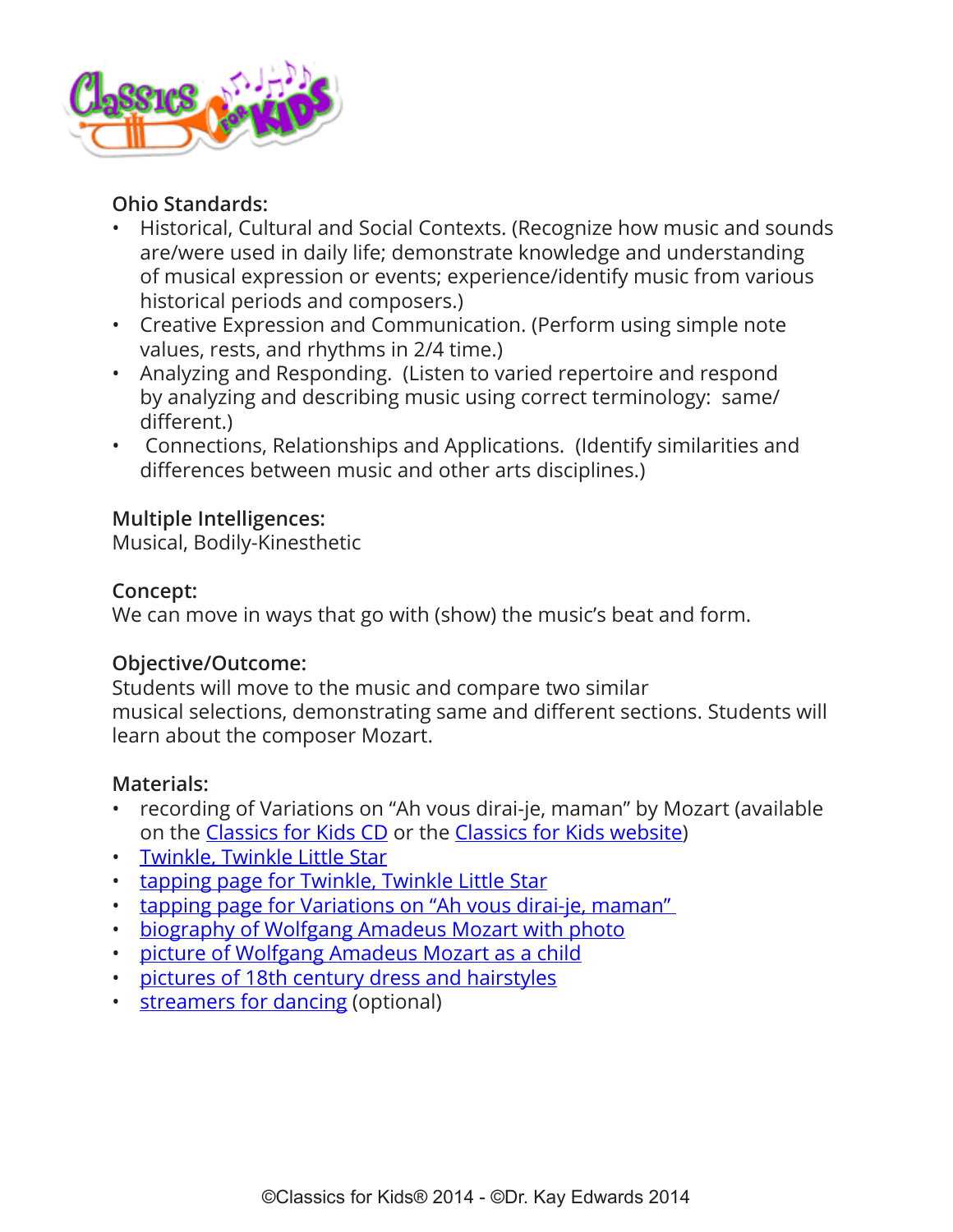

## **Sequence:**

1. Tell students that today is special because they might get to dance (with streamers–optional) later in the lesson and that you have some well-known music to play for them now while they are sitting down; as they listen they will get to move their hands to the music.

2. Play the recording of Variations on "Ah vous dirai-je, maman" (theme only, 0:00-1:02 on the Classics for Kids CD) as you open and close your hands in front of you like "twinkling stars" to the macro-beat of the music (quarter note~60). Invite students to join in. As the first phrase of the melody repeats softer, repeat the same action (0:11-0:20). For the third (different) phrase, put your hands together in a diamond shape in front of your chest and "open and close the diamond" to the same beat of the music (beginning at 0:21); students follow. When the melody sounds like the beginning, do the "star" motion again. When the "diamond" phrase returns, use that motion, followed once again by the "star" phrase. Stop the recording after the main theme (1:02).

3. Ask students if this music sounds very similar (almost the same) to a famous

song they all probably know; if they are having trouble identifying the tune, you can tell the students that the motions they were making–star and diamond–are clues. (Yes, it is similar to "Twinkle, Twinkle Little Star" but also uses the same tune as "The Alphabet Song" and "Baa, Baa Black Sheep.") Sing the song Twinkle, Twinkle Little Star beginning on the pitch middle C, inviting students to join in singing and making the star and diamond hand motions.

4. Distribute copies of the tapping page for Twinkle, Twinkle Little Star (or use an overhead transparency). Demonstrate how the students will tap to the beat of the music at a medium speed (quarter note~60) once for each beat. Ask, "Which lines are the same?" (the first and third lines are both stars, to match how the melody is the same for those lines). "Which line is different?" (the middle line uses diamonds, because that melody is different). Invite the students to tap the page as they sing the song. If necessary, try it again.

5. Play the recording of the theme again (0:00-1:02) and invite the students to make the star and diamond motions as they listen, without your help. Ask the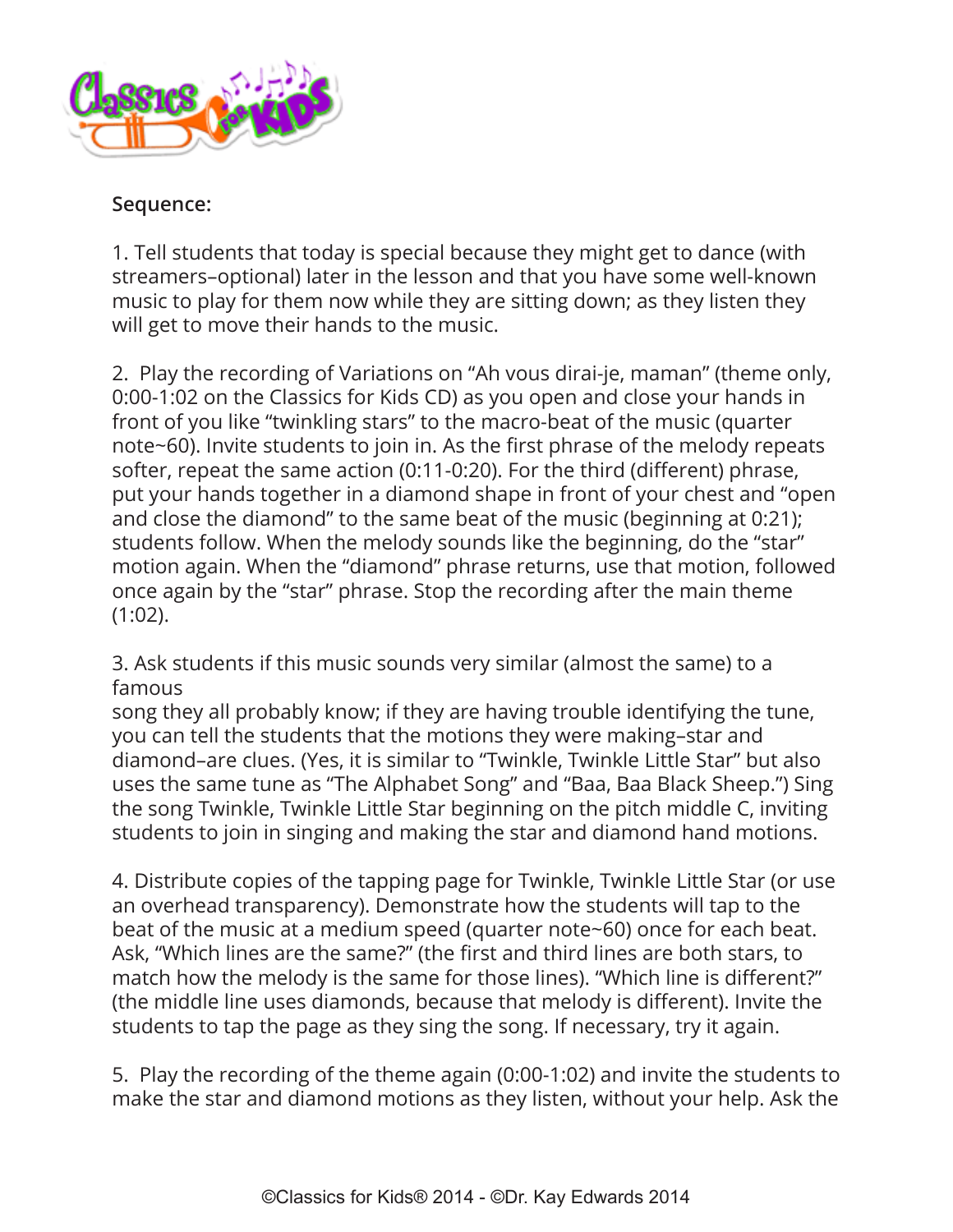

following questions to guide students in comparing the two versions: "What was the same or almost the same (similar) between the recording and the "Twinkle" we know?" (the overall melody). "What was different between the recording and the "Twinkle" we know?" (the melody had notes added to it to make it fancier; it was played on piano, not sung; it was longer than "Twinkle" – the first line was repeated, softer; the "diamond" line came back again later, too). Guide first and second grade students to describe how a tapping page for this version of the song would look to match the way the music goes on the recording (2 rows of stars, a row of diamonds, a row of stars, another row of diamonds, and a row of stars). To figure this out will likely require another hearing.

6. Distribute the tapping page for Variations on "Ah vous dirai-je, maman" (theme only). Demonstrate how the page will be used in the same way as the one for "Twinkle," but that it shows the same and different parts of the melody to match the recording. Make a visual comparison of the two tapping pages. Tap the new page as you listen to the recording of the theme (0:00- 1:02). [Note: The second line of stars is shaded lighter to indicate the change to softer.]

7. Tell students that "Twinkle" is very similar to a French folk song called "Ah vous dirai-je, maman" which means, "Mother, I have something to tell you." Ask students to raise their hands if they have heard of the famous composer named Mozart (if time permits, have students share what they already know); tell them his full name was Wolfgang Amadeus Mozart and that he was born in the year 1756 and died in the year 1791. He lived mainly in Austria around the time that settlers in America were fighting with England to become our own country (the years leading up to 1776). Ask if anyone in the class can figure out how old Mozart was when he died (35) and how many years it has been since Mozart was born (this may be for second graders only; subtract 1756 from the current year; 2006 marks 250 years since Mozart was born).

8. Share the biography of Mozart. Explain that Wolfgang was a prodigy (genius) who toured Europe with his sister Nannerl who was also a gifted musician and composer. If you wish, use an age-appropriate biography (see Extension below). Share pictures of Mozart as a child and an adult. Share pictures of 18th century dress and hairstyles for men and women with the class. You can also go to http://www.costumes.org/ history/100pages/18thlinks.htm or use the following books: Clothes Through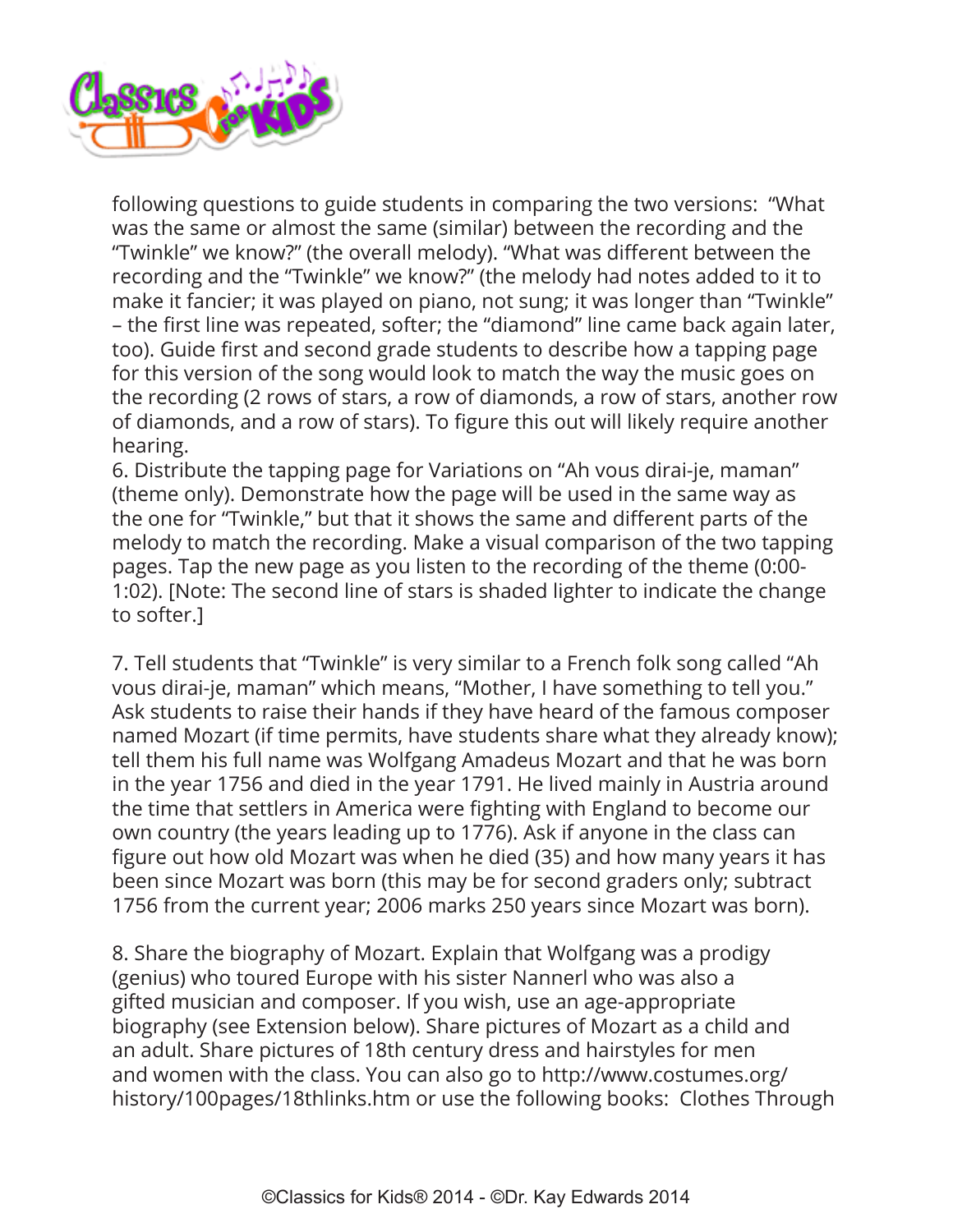

the Ages by Piero Ventura, Simon & Schuster Young Books, 1993 and Historic 18th Century Clothing by Bobbie Kalman, Crabtree Publishing Co., 1993) to see how elegant some people looked back in the Classical period when Wolfgang and Nannerl played music concerts; ask students to raise their hand and describe what they see (powdered wigs for men, fancy outfits, big and full length dresses for ladies, etc.). If available, show pictures of children in period dress, like miniature adults. Tell students that this is what men and women dressed like 200 years ago, if they could afford it. Since there were no radios or stereos they would hear live music when they could; one place you might hear live music is at a party or ball, where people would be dressed in fancy clothes to dance elegantly to music played by an orchestra or other group. Since cars were not yet invented, people often traveled by stagecoach.

9. Invite students to think of 2 ways to move their whole bodies–one way for the "star" part of the melody and a different way for the "diamond" part of the melody. Ask students to spread out throughout the room. While remembering your rules for movement, have them demonstrate their first movement (it does not have to depict a star, but can be called Movement 1); have them then demonstrate their second movement (Movement 2). Next, play the recording of the theme (0:00-1:02) while all students move to the music and show the parts of the melody that are the same and different. When they are finished, tell them that we call figuring out the sections of the music that are the same and different the form of the music (the structure or plan of the music).

Closure/Questions:

- 1. What words (opposites) are used to describe one line or section of music to another? (same/different)
- 2. What word describes two things that are almost the same? (similar)
- 3. Today we compared a French folk tune played on the piano to what famous song we all know? ("Twinkle").

Tell someone standing or sitting next to you something you learned today about the famous composer named Wolfgang Amadeus Mozart... now have that person tell you something different that he/she learned about Mozart.

What do we call the structure or plan of music, when we figure out the sections that are the same and different? (the form)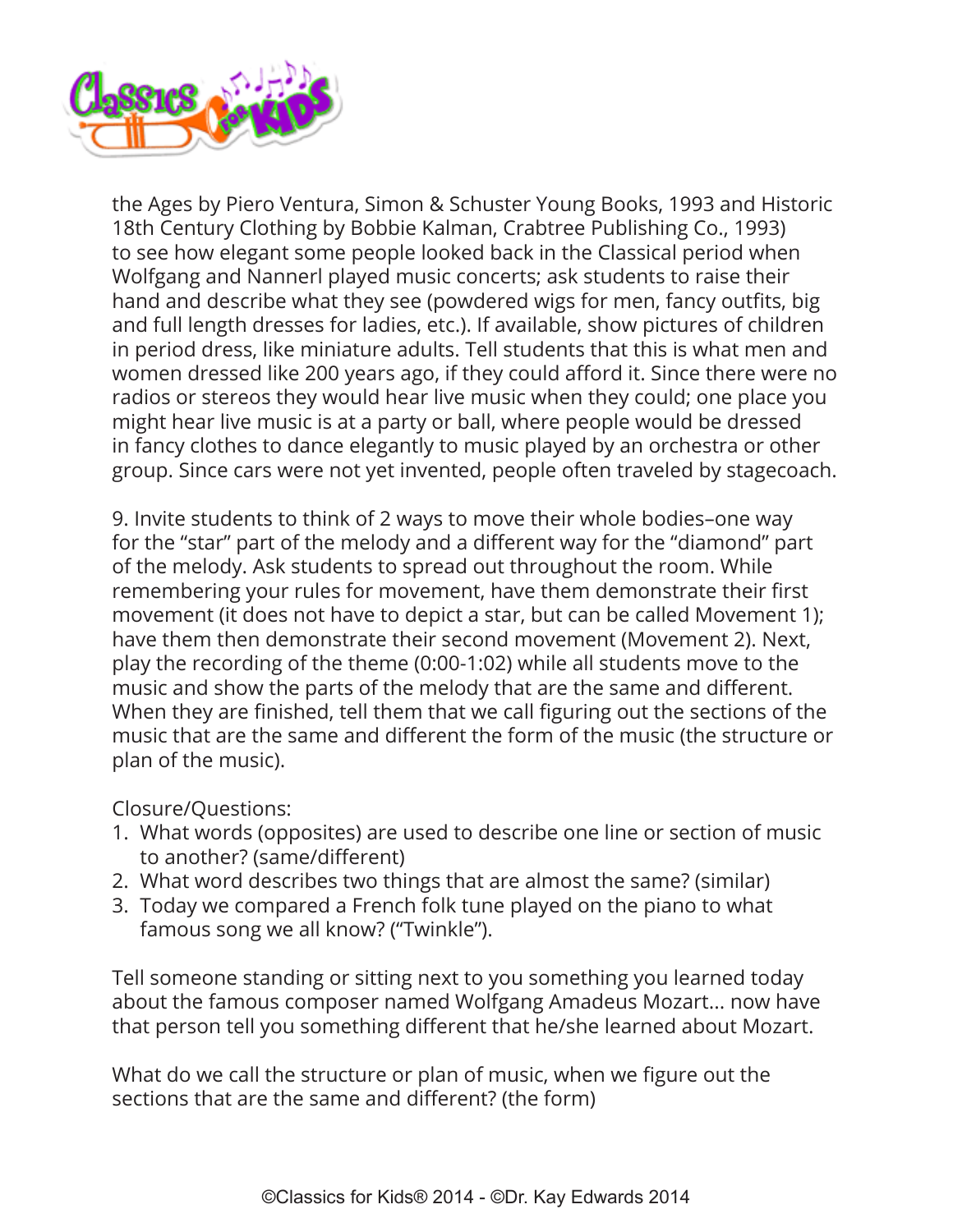

## **Assessment/Evaluation:**

Check for understanding and demonstration of steady beat and form, noting whether individual students were able to do so successfully "all/most of the time," "some of the time," or "not yet".

#### **Peer evaluation:**

Have half of the class evaluate the other half of the class after their movement "performance" by indicating a thumbs up if the person they watched showed the same and different sections correctly, or a thumbs sideways if they didn't make the form very clear; switch.

## **Extensions:**

(1) Share books about Mozart with the class, such as:

- Rachlin, Anne. Mozart. Chicago: Children's Press 1992. Ages 4-8 There are also books of fiction involving Mozart for grades K-2:
- Costanza, Stephen. Mozart Finds a Melody. New York, Henry Holt and Company: 2004. 31 p.

Mozart is desperate. He has to compose a new piano concerto by Saturday and he's out of ideas. Then his pet starling chirps a melody that he thinks is just perfect and a walk around the city of Vienna produces more ideas that he uses to create his Piano Concerto No. 17 in G Major.

- McCully, Emily. The Orphan
- Austin, Patricia. The Cat Who Loved Mozart. New York, Holiday house: 2001. 29 pages

How can Jennifer earn the love of a stray cat she has befriended who is named Wolfgang Amadeus Mozart? By playing the piano for him! In turn, the cat inspires Jennifer, who is preparing for a music competition. (1991).

(2) Move or dance to other classical pieces written by Mozart. (Classics for Kids radio programs about Mozart feature a variety of his music.)

(3) Listen and move to the rest of the recording featuring the variations on the melody or theme.

(4) Listen to Classics for Kids programs about Mozart.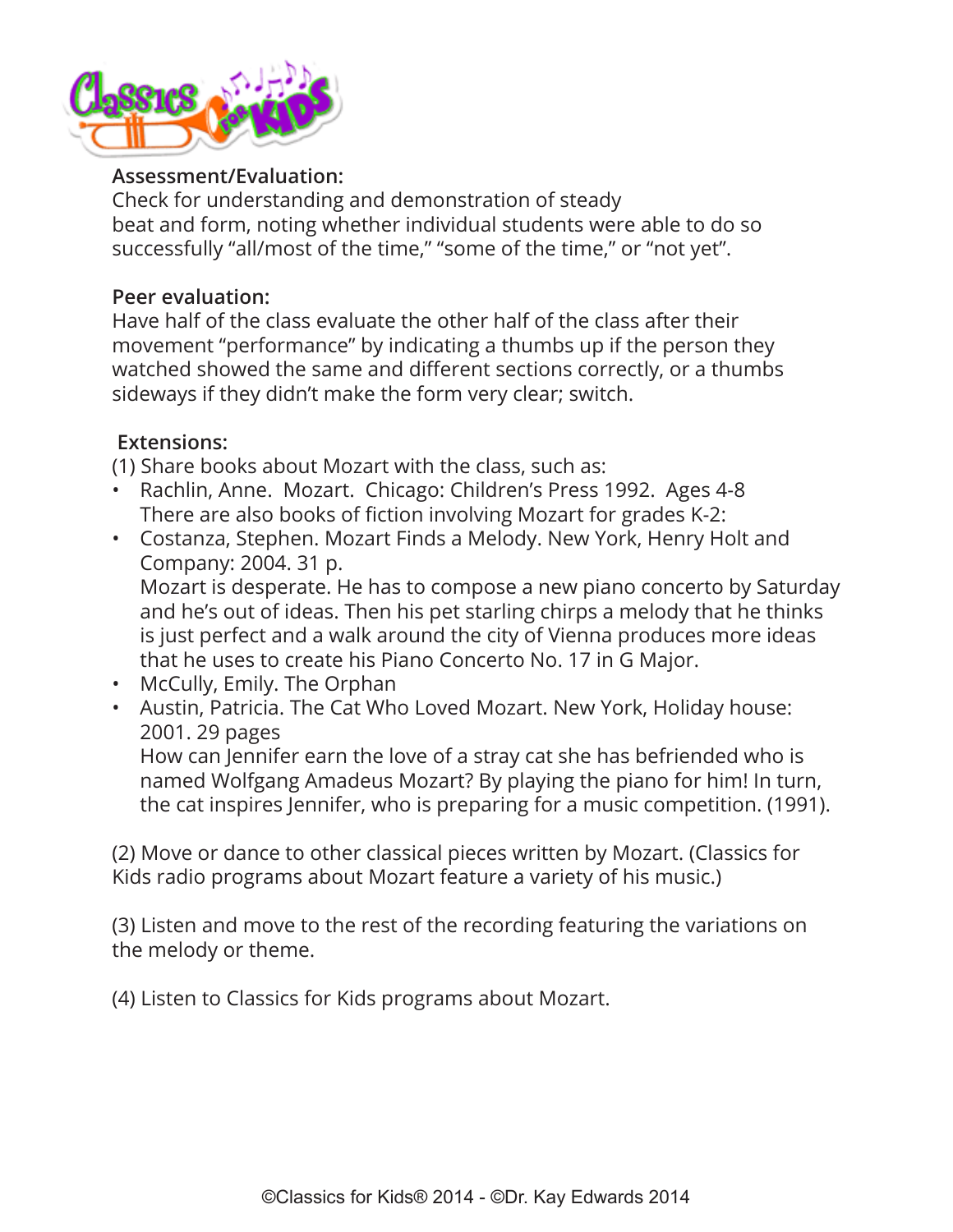<span id="page-11-0"></span>

MELODY, HARMONY, TONE COLOR SINGING, PLAYING, LISTENING, MOVING grades K–2

## **Lesson Plan #2: Melody and Harmony**

**Standards:**

**National Core Music Standard – Artistic Process #1: Creating**

Anchor Standard – Imagine

Anchor Standard - Plan and Make

Anchor Standard - Evaluate and Refine

Anchor Standard - Present

#### **National Core Music Standard – Artistic Process #2: Performing**

Anchor Standard – Select Anchor Standard – Analyze Objectives:

- MU:Pr4.2.Ka With guidance, explore and demonstrate awareness of music contrasts (such as high/low, loud/soft, same/different) in a variety of music selected for performance.
- MU:Pr4.2.1a With limited guidance, demonstrate knowledge of music concepts (such as beat and melodic contour) in music from a variety of cultures selected
- MU:Pr4.2.2a Demonstrate knowledge of music concepts (such as tonality and meter) in music from a variety of cultures selected for performance.

Anchor Standard – Interpret Anchor Standard - Rehearse, Evaluate, and Refine Anchor Standard – Present Objectives:

- MU:Pr6.1.Kb Perform appropriately for the audience.
- MU:Pr6.1.1b Perform appropriately for the audience and purpose.
- MU:Pr6.1.2b Perform appropriately for the audience and purpose.

# **National Core Music Standard – Artistic Process #3: Responding**

Anchor Standard – Select Anchor Standard – Analyze Objectives: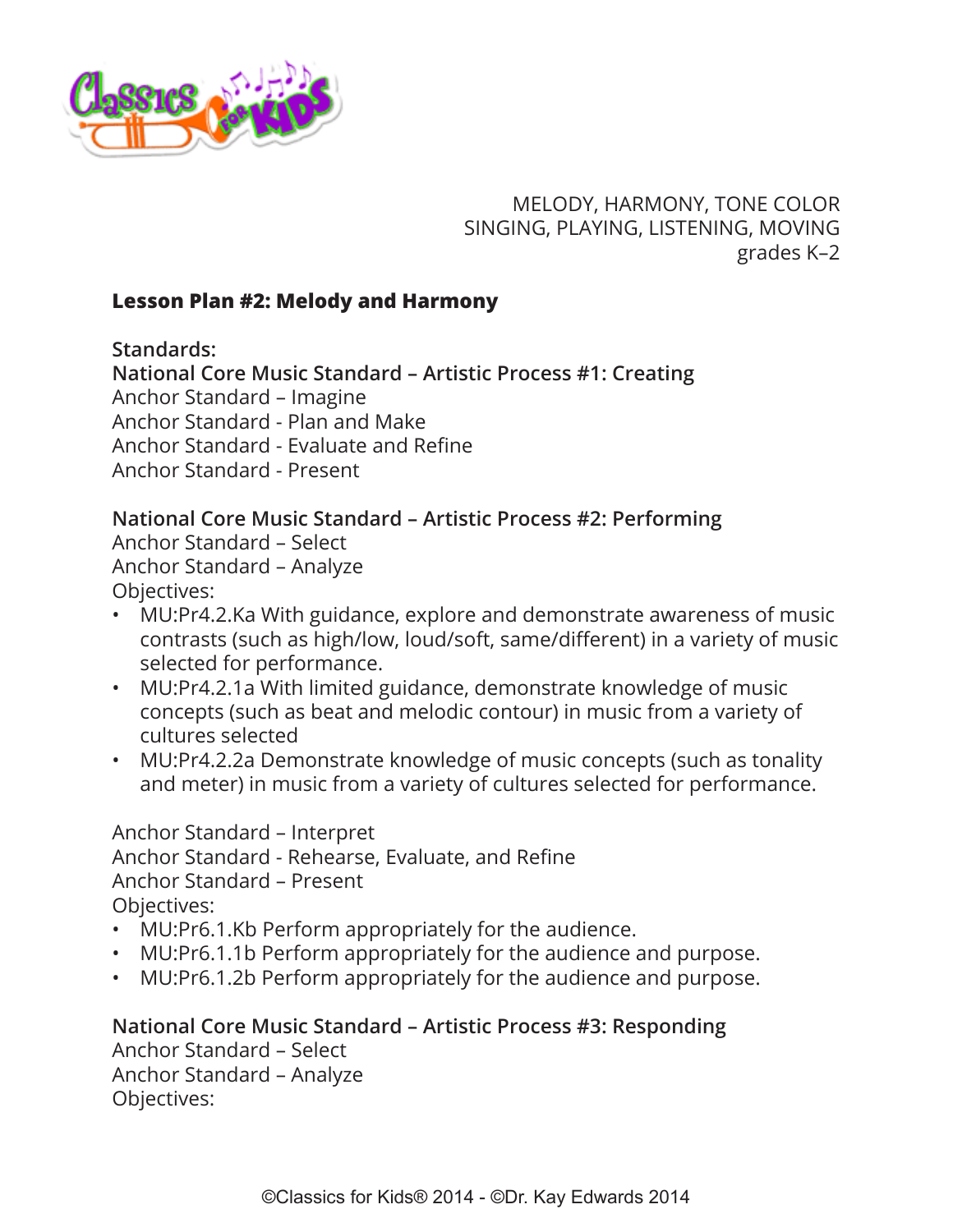

- MU:Re7.2.1a With limited guidance, demonstrate and identify how specific music concepts (such as beat or pitch) are used in various styles of music for a purpose.
- MU:Re7.2.2a Describe how specific music concepts are used to support a specific purpose in music.

Anchor Standard – Interpret Anchor Standard – Evaluate

## **National Core Music Standard – Artistic Process #4: Connecting**

Anchor Standard - Connect #10 Anchor Standard - Connect #11 Objectives:

- MU:Cn11.0.Ka Demonstrate understanding of relationships between music and the other arts, other disciplines, varied contexts, and daily life.
- MU:Cn11.0.1a Demonstrate understanding of relationships between music and the other arts, other disciplines, varied contexts, and daily life.
- MU:Cn11.0.2a Demonstrate understanding of relationships between music and the other arts, other disciplines, varied contexts, and daily life.

# **Ohio Standards:**

- Historical, Cultural and Social Contexts. (Identify and demonstrate basic music forms; identify and respond to music of historical and cultural origins.)
- Creative Expression and Communication. (Sing and/or play instruments, alone and with others, demonstrating a variety of repertoire, using proper technique, accurate rhythm and pitch and appropriate expressive qualities; read, write, improvise and compose melodies and accompaniments.)
- Analyzing and Responding. (Identify the sounds of a variety of instruments including orchestra, band and classroom instruments.)
- Valuing Music/Aesthetic Reflection. (Reflect on their own performances and the performances of others.)

# **Multiple Intelligences:**

Musical, Bodily-Kinesthetic, Linguistic, Interpersonal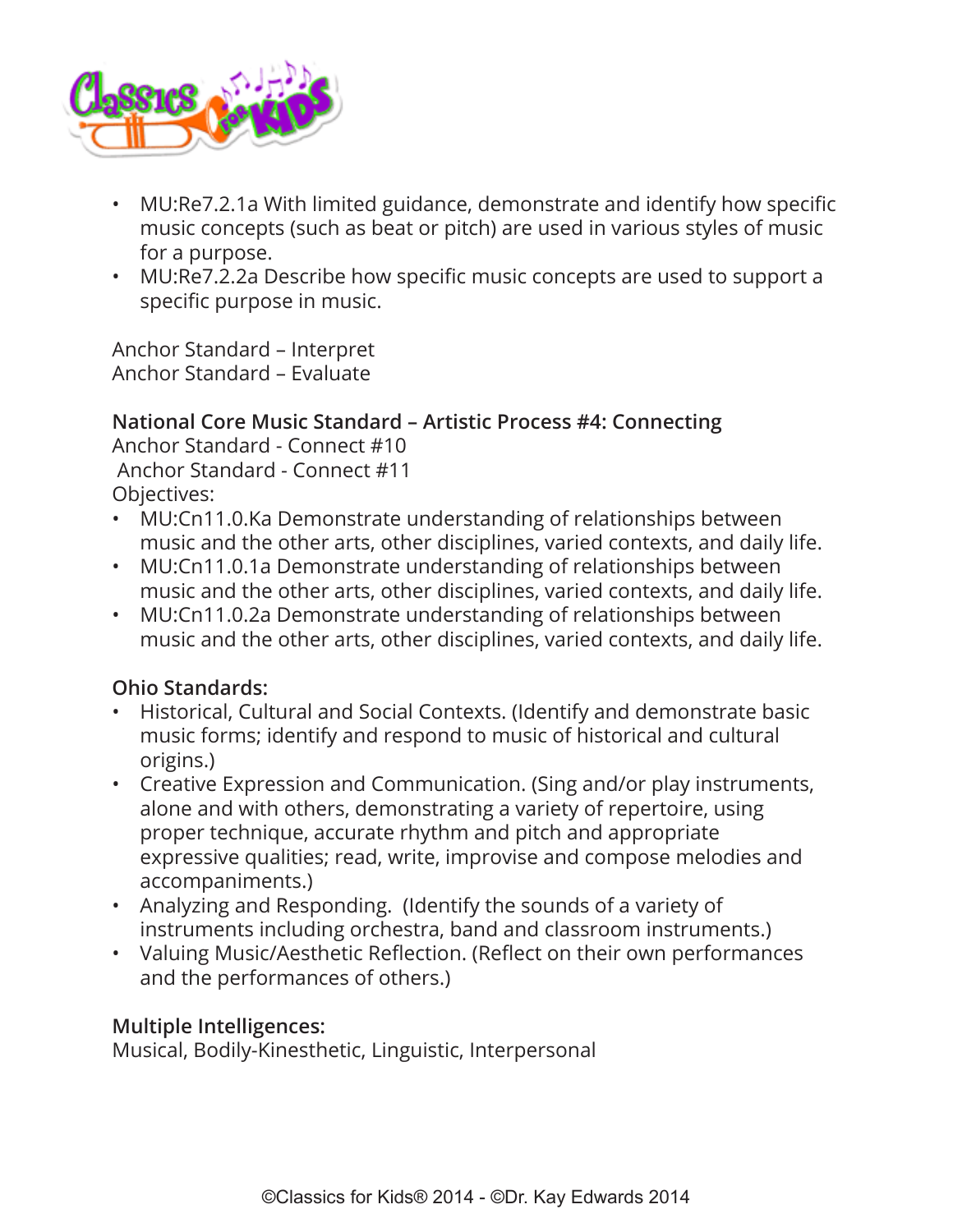

# **Concept:**

Music can have a melody (main tune or single line) or harmony (more than one part). We can play a harmony part that goes with (accompanies) the melody. We can make up (improvise) different rhythms for a part. A piano has a unique sound (tone color).

# **Objective/Outcome:**

Students will play a harmony part for "Twinkle, Twinkle." Students will melodically improvise in a pentatonic key and rhythmically improvise on the harmony part. Students will describe the improvisations of others. Students will identify the sound of a piano.

# **Materials:**

- recording of Variations on "Ah vous dirai-je, maman" by Mozart (available on the [Classics for Kids CD](https://www.classicsforkids.com/more/cfk_cd.html) or the [Classics for Kids website](https://www.classicsforkids.com/))
- [Twinkle, Twinkle Little Star in D Major](https://www.classicsforkids.com/downloads/mozart/TwinkleTwinkle_DMajor.pdf)
- [Twinkle, Twinkle Little Star in D Major, with Chords and Harmony](https://www.classicsforkids.com/downloads/mozart/Twinkle_DMajorandChords.mus.pdf)
- [Twinkle, Twinkle in F Major](https://www.classicsforkids.com/downloads/mozart/TwinkleTwinkle_FMajor.pdf)
- [Twinkle, Twinkle Little Star in F Major with Chords and Harmony](https://www.classicsforkids.com/downloads/mozart/Twinkle_FMajorandChords.mus.pdf)
- [Twinkle, Twinkle](https://www.classicsforkids.com/downloads/mozart/Twinkle%20Lyrics.pdf) (words only) [overhead transparency]
- Orff mallet instruments (or keyboards) available (may use resonator bells or chromatic bells for particular tonalities)
- unpitched percussion such as triangle, finger cymbals, chime tree, or wind chimes
- [pictures of keyboard instruments](https://www.classicsforkids.com/downloads/mozart/Piano_Instruments.pdf) such as grand piano, upright piano, organ, harpsichord, clavichord, spinet, cembalo, and fortepiano (for Extension).
- ["Star Light, Star Bright"](https://www.classicsforkids.com/downloads/mozart/StarLight_StarBright.mus.pdf) (for Extension)

#### **Sequence:**

1. Tell students that today is special because they will get to guess a famous melody (a "secret song") on the instruments and then get to play a part that goes with it on the instruments

2. Ask students to be "music detectives" to figure out what your secret song is by hearing you sing a part of it. Tell them that you're going to try to trick them by not singing the words and not starting at the beginning of the secret song; you are going to start in the middle somewhere. Sing the phrase of the song Twinkle, Twinkle Little Star that goes, "Up above the world so high, like a diamond in the sky" on a neutral syllable such as "loo."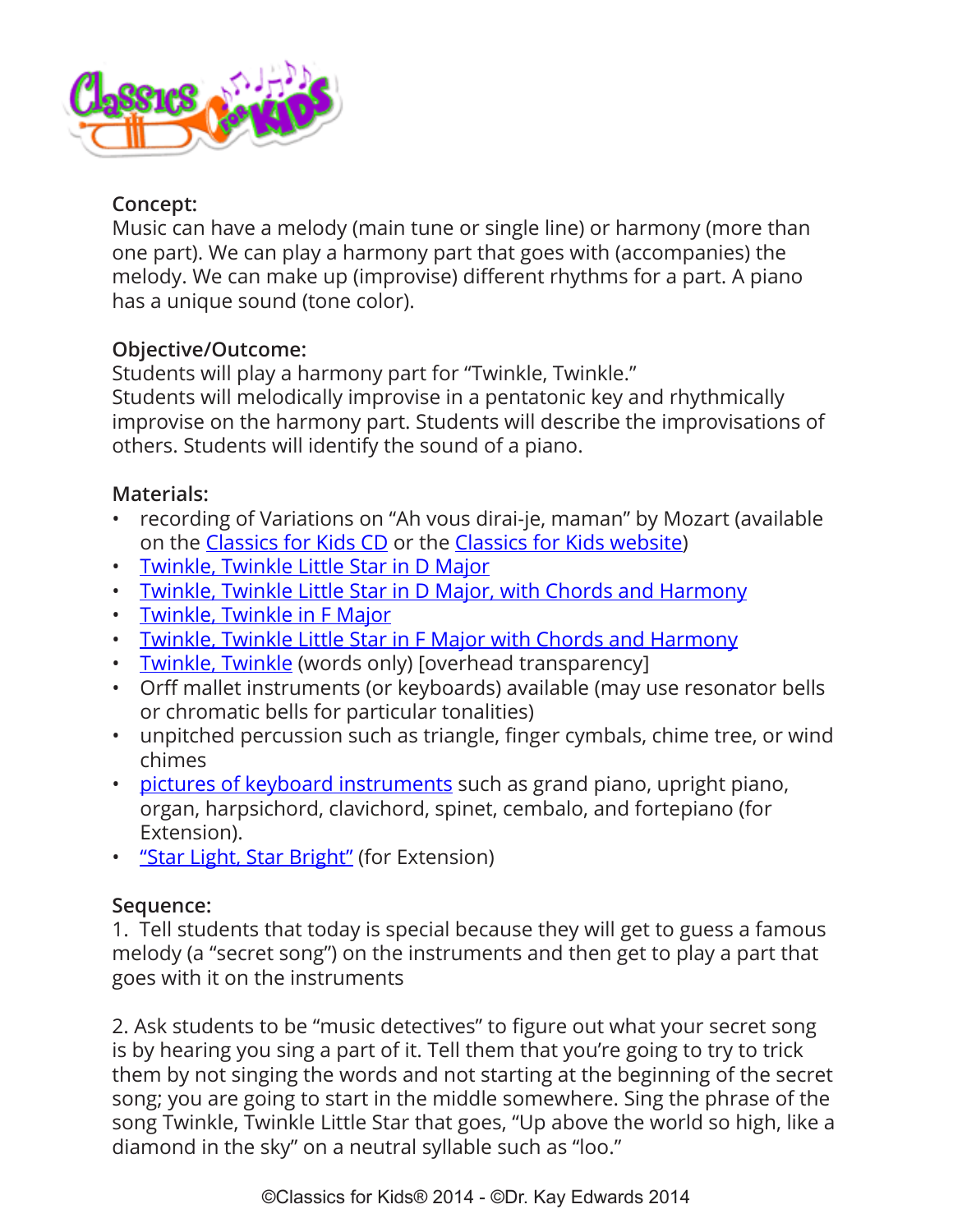

3. After students guess the song, note other songs with the same melody ("Baa, Baa, Black Sheep" and "The Alphabet Song.") Sing the song Twinkle, Twinkle Little Star in D Major beginning on the pitch D. Review the term melody (a song's tune, or a series of individual pitches or notes). If you wish, have students sing the other songs that share the same melody or tune, too.

4. Accompany the class by playing the D, G, and A7 chords on the piano. Explain that you are playing harmony (more than one part) to go with the melody (only one part) that they sing. Next explain that you are going to play a simpler harmony part to go with their melody (use Twinkle, Twinkle Little Star–Harmony in D Major.) Have them indicate they hear the harmony added by raising their hand; have them indicate they hear the melody only by keeping their hand down. Switch back and forth and assess their understanding. If you wish, have students walk around the room alone when they hear melody only, then with a partner holding hands when they hear the melody AND harmony (idea from S. Stauffer).

 5. Teach the [first and second grade] class to play the harmony part by first using patchen (patting their right leg with their right hand for the Ds and patting their left leg with the left hand for the C#s); assist them in finding the patterns to the harmony part and which words have the left hand/ leg ("what," "high," and "sky"). If you wish, use an overhead transparency of Twinkle, Twinkle (words only) and circle these words with a colored marker. Have class sing the melody while patting. Transfer this part to resonator bells or chromatic bells (or small keyboards) and have students play the harmony part. If you are using standard Orff mallet instruments without C#, use Twinkle, Twinkle in F Major and Twinkle, Twinkle–Harmony in F Major.

6. Next, assist the class in finding the rhyming words at the end of each phrase; circle them on Twinkle, Twinkle (words only) Add unpitched percussion instruments such as triangle, finger cymbals, or wind chimes for color at the end of each short phrase (after the words "star," "are," "high," and "sky." (All K-2 students can do this step.)

7. Second grade classes can rhythmically improvise on harmony part; lower grades can melodically improvise in D or F Pentatonic during an added pause placed after each main phrase. (In F Pentatonic, remove B and E bars; in D Pentatonic, remove G and C bars, but keep F#; in C Pentatonic, remove F and B bars.) Evaluate students' improvisations and/or use peer evaluation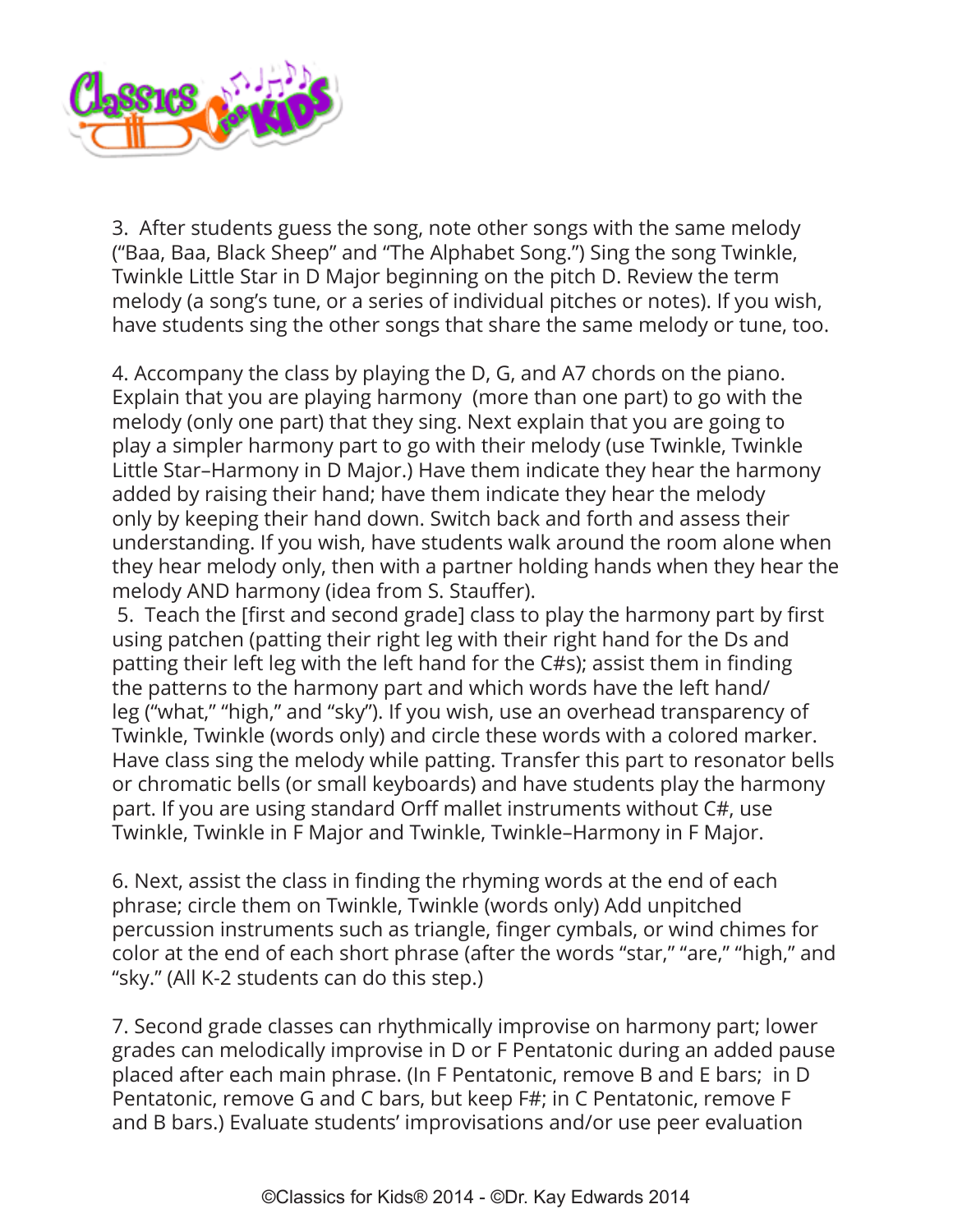

(see Evaluation/Assessment). Introduce "variation" (a different way of doing something using the same main idea that is usually planned out and can be done again) and "improvise" (to make up a different way of doing something on the spot, without writing it down). Think of variations on subjects such as shoes (have students find examples worn by classmates) or pizza.

8. Listen to part of the recording. Ask students to identify what instrument was played (piano). Ask students to describe the variations (changes to the melody) they heard. Tell students that "Twinkle" is very similar to a French folk song called "Ah vous dirai-je, maman" which means, "Ah, Mother, I have something to tell you." Ask students to raise their hands if they have heard of the famous composer named Mozart (if time permits, have students share what they already know); tell them his full name was Wolfgang Amadeus Mozart and that he was born in the year 1756 and died in the year 1791. He liked this famous tune too, and wrote these variations for it (although he did not write the main tune or the song we know as "Twinkle, Twinkle, Little Star").

9. If possible, listen to other precursors of the modern day piano (see Extension).

# **Closure/Questions:**

Review the meaning of the terms melody, harmony, improvise, and variation. Ask students questions such as:

- 1. Today we compared a harmony part to what famous song we all know? ("Twinkle").
- 2. What instrument was played on the recording we heard? (piano)
- 3. What famous composer wrote the variations? (Mozart)

# **Assessment/Evaluation:**

Check for understanding and demonstration of proper instrument playing technique and improvisation, noting whether individual students were able to do so successfully "all/most of the time," "some of the time," or "not yet". Describe improvisations using musical terms such as loud/ soft and short/long.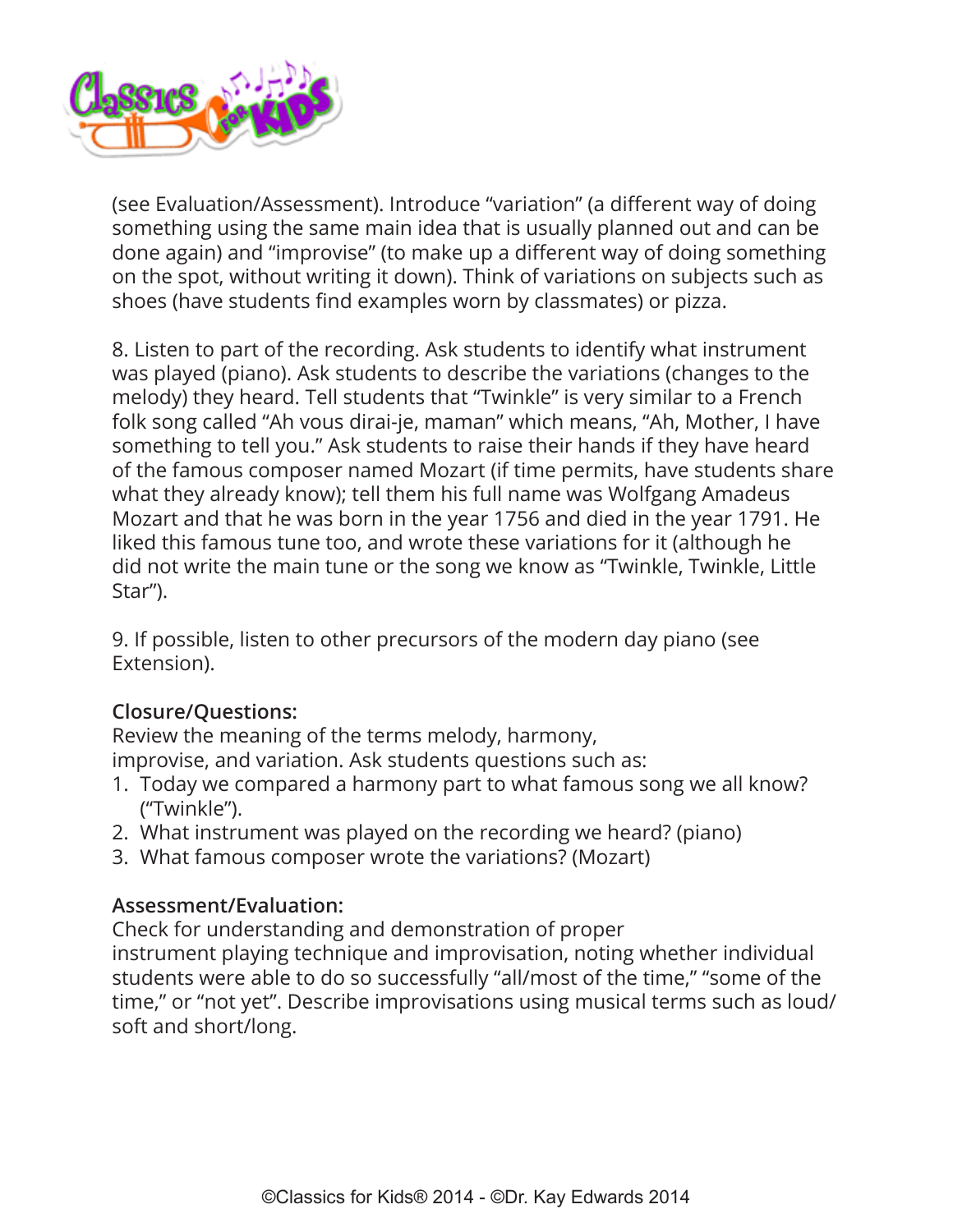

#### **Peer Evaluation:**

Have half of the class evaluate the other half of the class after their "performance" by indicating a thumbs up if the person they watched used proper instrument technique, or a thumbs sideways if they didn't; switch.

#### **Extensions:**

(1) Optional for advanced second grade: learn to play the melody in C, D, or F Major; for proper mallet technique, this involves alternating mallets and is tricky.

(2) Sing other songs about stars such as "Star Light, Star Bright."

(3) Listen to other variations of the "Twinkle" melody in other musical styles such as jazz. Listening examples of each can be found on iTunes (free, short examples can be played through a laptop computer).

(4) Listen to examples of early keyboard instruments and display pictures of of keyboard instruments such organ, harpsichord, clavichord, spinet, cembalo, and fortepiano. Listening examples of each can be found on iTunes (free, short examples can be played through a laptop computer).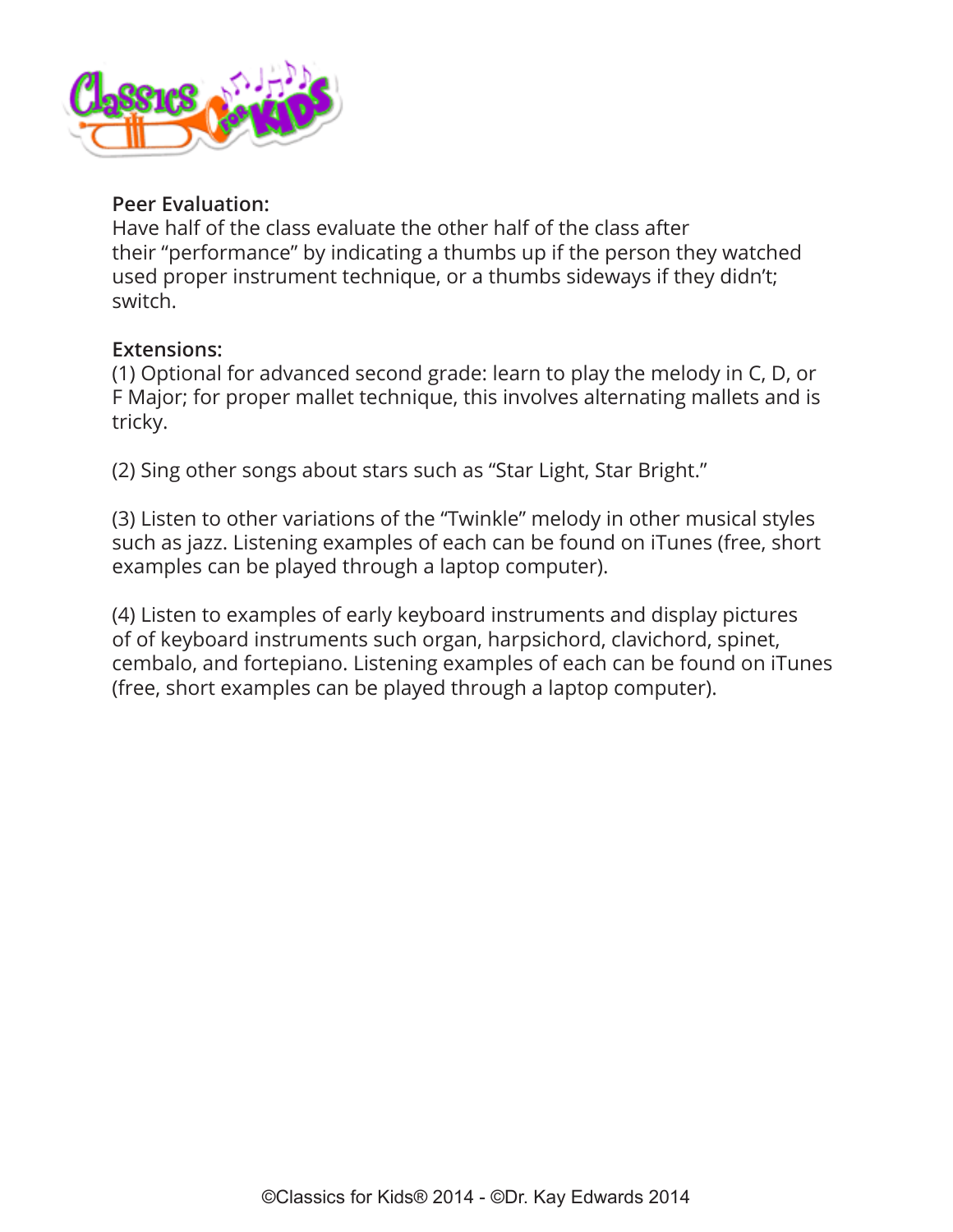<span id="page-17-0"></span>

RHYTHM (Steady Beat), FORM (Same/Different) MOVING, LISTENING, SINGING, ANALYZING grades K–2

## **Lesson Plan #3: Moving to Mozart's Variations**

**Standards:**

**National Core Music Standard – Artistic Process #1: Creating** Anchor Standard – Imagine Objectives:

- MU:Cr1.1.Ka With guidance, explore and experience music concepts (such as beat and melodic contour).
- MU:Cr1.1.1a With limited guidance, create musical ideas (such as answering a musical question) for a specific purpose.
- MU:Cr1.1.2b Generate musical patterns and ideas within the context of a given tonality (such as major and minor) and meter (such as duple and triple).

Anchor Standard - Plan and Make

Objectives:

- MU:Cr2.1.Ka With guidance, demonstrate and choose favorite musical ideas.
- MU:Cr2.1.1a With limited guidance, demonstrate and discuss personal reasons for selecting musical ideas that represent expressive intent.
- MU:Cr2.1.2a Demonstrate and explain personal reasons for selecting patterns and ideas for music that represent expressive intent

Anchor Standard - Evaluate and Refine Anchor Standard - Present Objectives:

- MU:Cr3.2.Ka With guidance, demonstrate a final version of personal musical ideas to peers.
- MU:Cr3.2.1a With limited guidance, convey expressive intent for a specific purpose by presenting a final version of personal musical ideas to peers or informal audience.
- MU:Cr3.2.2a Convey expressive intent for a specific purpose by presenting a final version of personal musical ideas to peers or informal audience.

**National Core Music Standard – Artistic Process #2: Performing**

Anchor Standard – Select Anchor Standard – Analyze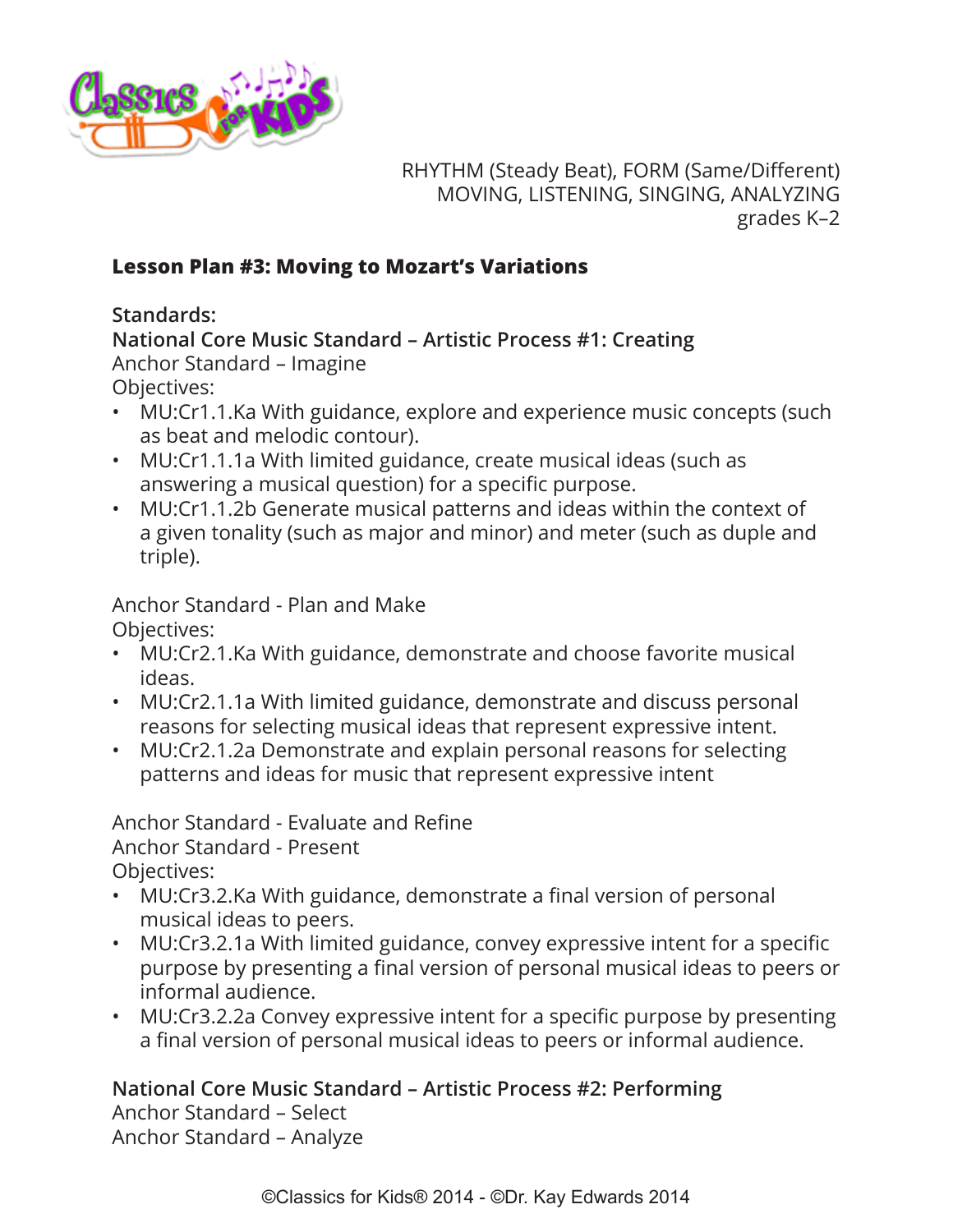

Anchor Standard – Interpret Objectives:

- MU:Pr4.3.Ka With guidance, demonstrate awareness of expressive qualities (such as voice quality, dynamics, and tempo) that support the creators' expressive intent.
- MU:Pr4.3.1a Demonstrate and describe music's expressive qualities (such as dynamics and tempo).
- MU:Pr4.3.2a Demonstrate understanding of expressive qualities (such as dynamics and tempo) and how creators use them to convey expressive intent

Anchor Standard - Rehearse, Evaluate, and Refine Objectives:

- MU:Pr5.1.Ka With guidance, apply personal, teacher, and peer feedback to refine performances.
- MU:Pr5.1.1a With limited guidance, apply personal, teacher, and peer feedback to refine performances.
- MU:Pr5.1.2a Apply established criteria to judge the accuracy, expressiveness, and effectiveness of performances.

Anchor Standard – Present Objectives:

- MU:Pr6.1.Ka With guidance, perform music with expression.
- MU:Pr6.1.1a With limited guidance, perform music for a specific purpose with expression.
- MU:Pr6.1.2a Perform music for a specific purpose with expression and technical accuracy

# **National Core Music Standard – Artistic Process #3: Responding**

Anchor Standard – Select Anchor Standard – Analyze Anchor Standard – Interpret Objectives:

- MU:Re8.1.Ka With guidance, demonstrate awareness of expressive qualities (such as dynamics and tempo) that reflect creators'/perform ers' expressive intent.
- MU:Re8.1.1a With limited guidance, demonstrate and identify expressive qualities (such as dynamics and tempo) that reflect creators'/ performers' expressive intent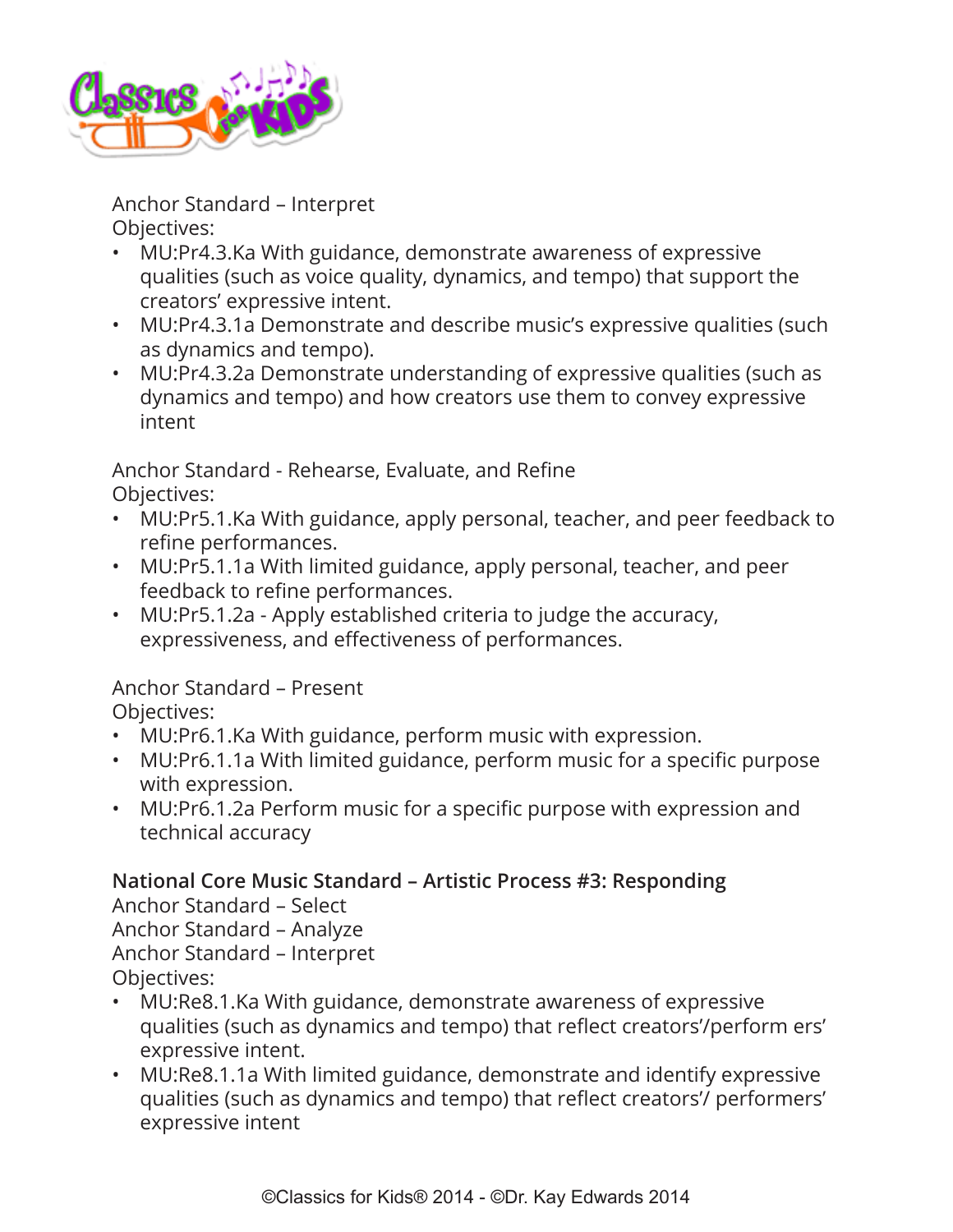

• MU:Re8.1.2a Demonstrate knowledge of music concepts and how they support creators'/ performers' expressive intent.

Anchor Standard – Evaluate

# **National Core Music Standard – Artistic Process #4: Connecting** Anchor Standard - Connect #10

- Objectives:
- MU:Cn10.0.Ka Demonstrate how interests, knowledge, and skills relate to personal choices and intent when creating, performing, and responding to music.
- MU:Cn10.0.1a Demonstrate how interests, knowledge, and skills relate to personal choices and intent when creating, performing, and responding to music
- MU:Cn10.0.2a Demonstrate how interests, knowledge, and skills relate to personal choices and intent when creating, performing, and responding to music

Anchor Standard - Connect #11

#### **Ohio Standards:**

- Historical, Cultural and Social Contexts. (Recognize how music and sounds are/were used in daily life; demonstrate knowledge and understanding of musical expression or events; experience/identify music from various historical periods and composers.)
- Creative Expression and Communication. (Perform using simple note values, rests, and rhythms in 2/4 time.)
- Analyzing and Responding. (Listen to varied repertoire and respond by analyzing and describing music using correct terminology: same/ different.)
- Connections, Relationships and Applications. (Identify similarities and differences between music and other arts disciplines.)

#### **Multiple Intelligences:**

Musical, Bodily-Kinesthetic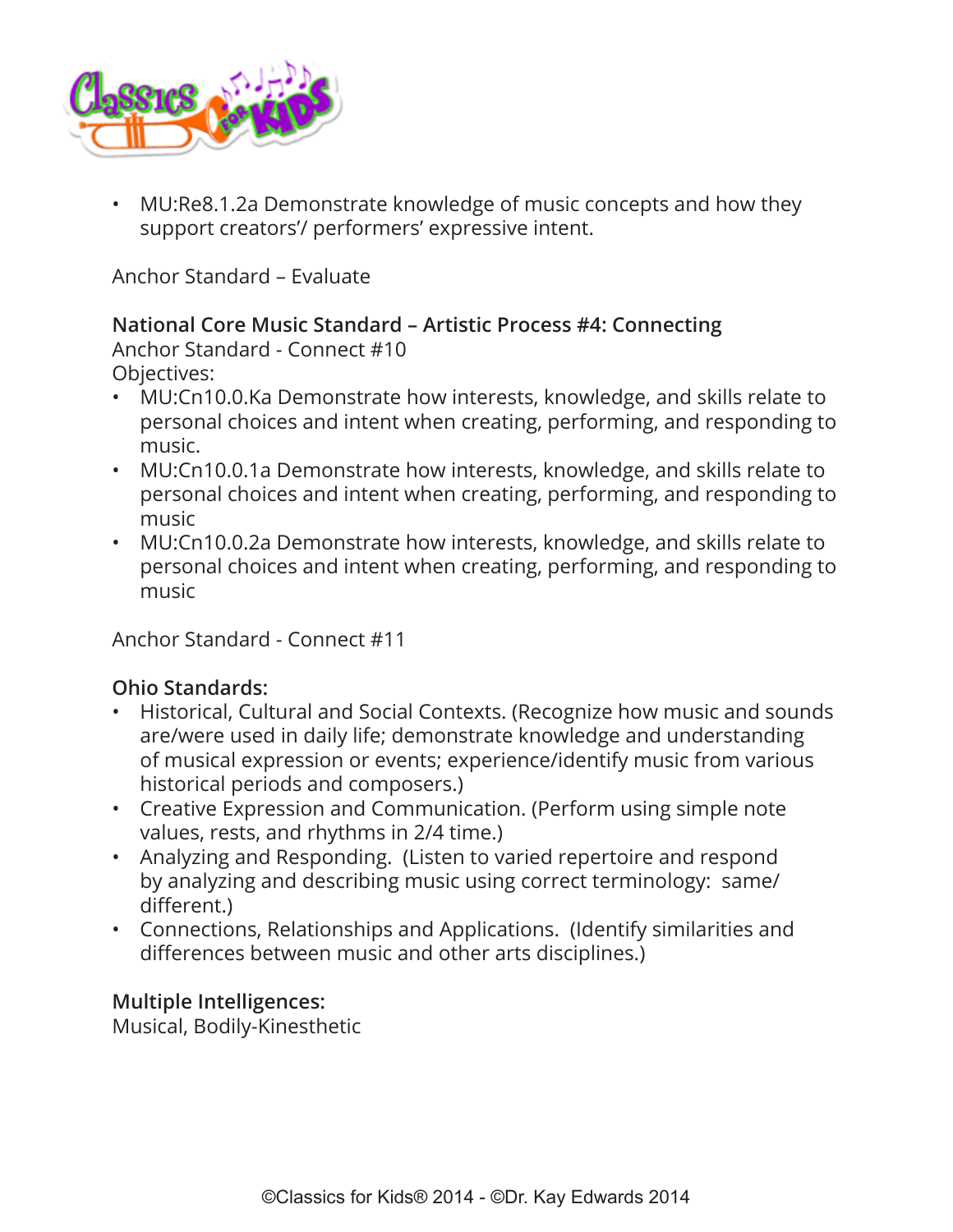

## **Concept:**

We can move in ways that go with (show) the music's style, especially the rhythms used.

## **Objective/Outcome:**

Students will move to the theme and variations of the recording to highlight the style (emphasizing differences in rhythm and meter). Students will learn about the composer Mozart.

## **Materials:**

- recording of Variations on "Ah vous dirai-je, maman" by Mozart (available on the [Classics for Kids CD](https://www.classicsforkids.com/more/cfk_cd.html) or the [Classics for Kids website](https://www.classicsforkids.com/))
- [Twinkle, Twinkle Little Star](https://www.classicsforkids.com/downloads/mozart/TwinkleTwinkle.pdf)
- [star streamers for moving](https://www.classicsforkids.com/downloads/mozart/Big_Star_Streamer.pdf)

## **Sequence:**

1. Tell students that today is special because they will get to dance (with streamers–optional) to some well-known music by a famous composer; as they listen the first time they will get to "walk" their fingers to the music, on their palm or arm.

2. Play the recording of Variations on "Ah vous dirai-je, maman" (theme only, 0:00-1:02 on the Classics for Kids CD) as you "walk" your index and middle fingers of one hand on the palm of the other hand, then "walk" up and down one arm, to the macro-beat of the music (quarter note~60). Invite students to join in. Stop the recording after the main theme (1:02).

3. Ask students if this music sounds very similar (almost the same) to a famous song they all probably know; if they are having trouble identifying the tune, you can provide clues. (Yes, it is similar to "Twinkle, Twinkle Little Star" but also uses the same tune as "The Alphabet Song" and "Baa, Baa Black Sheep.") Sing the song Twinkle, Twinkle Little Star beginning on the pitch middle C or D, inviting students to "walk" their fingers while singing.

4. Ask students to think of other ways to walk. Brainstorm various ideas (tiptoe, with legs apart, standing tall, squatting down low, backwards carefully, marching, quickly/slowly, etc.). Explain that these are all variations on walking and that there are variations in music, too.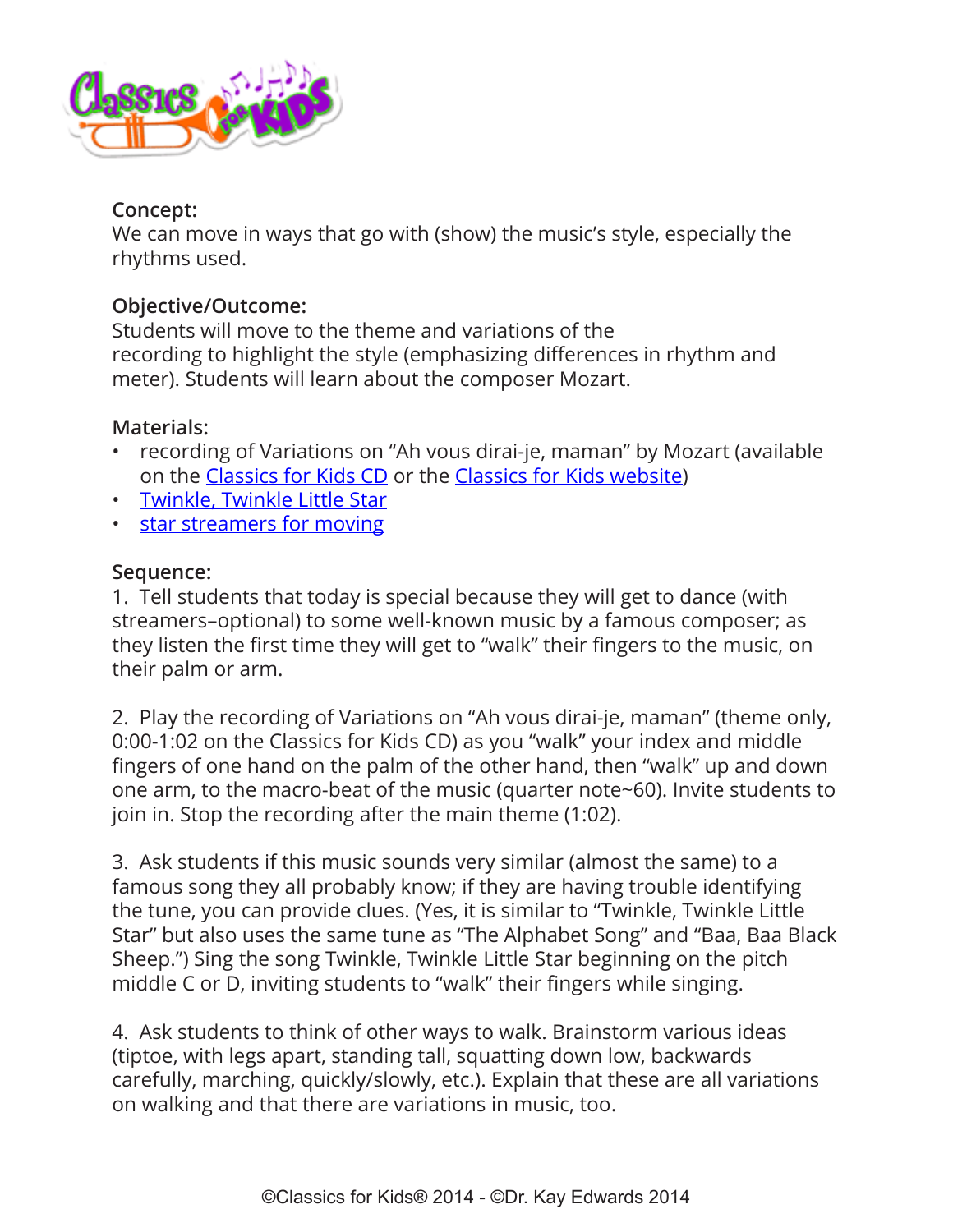

5. Play a few seconds of the recording of the first variation (beginning at 1:06) and ask students how they would change their "finger walking." Do the same with the second variation (beginning at 2:02). Note that this variation is in a meter of 3.

6. Listen to the part of the coda or "special ending" (beginning at 3:11). Tell students that this can be their "grand finale" and encourage their creativity to come up with something really special for their "finger walking" ending.

7. Now students will get to use their whole bodies to move to this music, and they get to hear the whole piece (Note to teacher: This recording is actually an abbreviated version of the entire piece.) Have students stand and find a place in the room to move. Review your rules for movement in the classroom. Tell them that first they will walk to the music during the theme, then do variations on walking for the variations of the theme in the music. Play the recording and guide students in moving.

(Teacher resource for approximate time on CD player):

0:00-1:02 - Main theme

1:06-2:00 - Variation #1, with "running notes" in the right hand 2:02-3:11 - Variation #2, in a meter of 3, with "running notes" in the left hand especially prominent for a portion of the variation 3:11-3:22 - Coda (special ending)

8. Tell students that "Twinkle" is very similar to a French folk song called "Ah vous dirai-je, maman" which means, "Ah, Mother, I have something to tell you." Ask students to raise their hands if they have heard of the famous composer named Mozart (if time permits, have students share what they already know); tell them his full name was Wolfgang Amadeus Mozart and that he was born in the year 1756 and died in the year 1791. He lived mainly in Austria around the time that settlers in America were fighting with England to become our own country (the years leading up to 1776). (2006 marks 250 years since Mozart was born.)

9. Discuss the movements that students came up with; encourage the class to evaluate themselves and to describe their own and others' movements. If time permits, listen and move again, making improvements and using star streamers (optional).